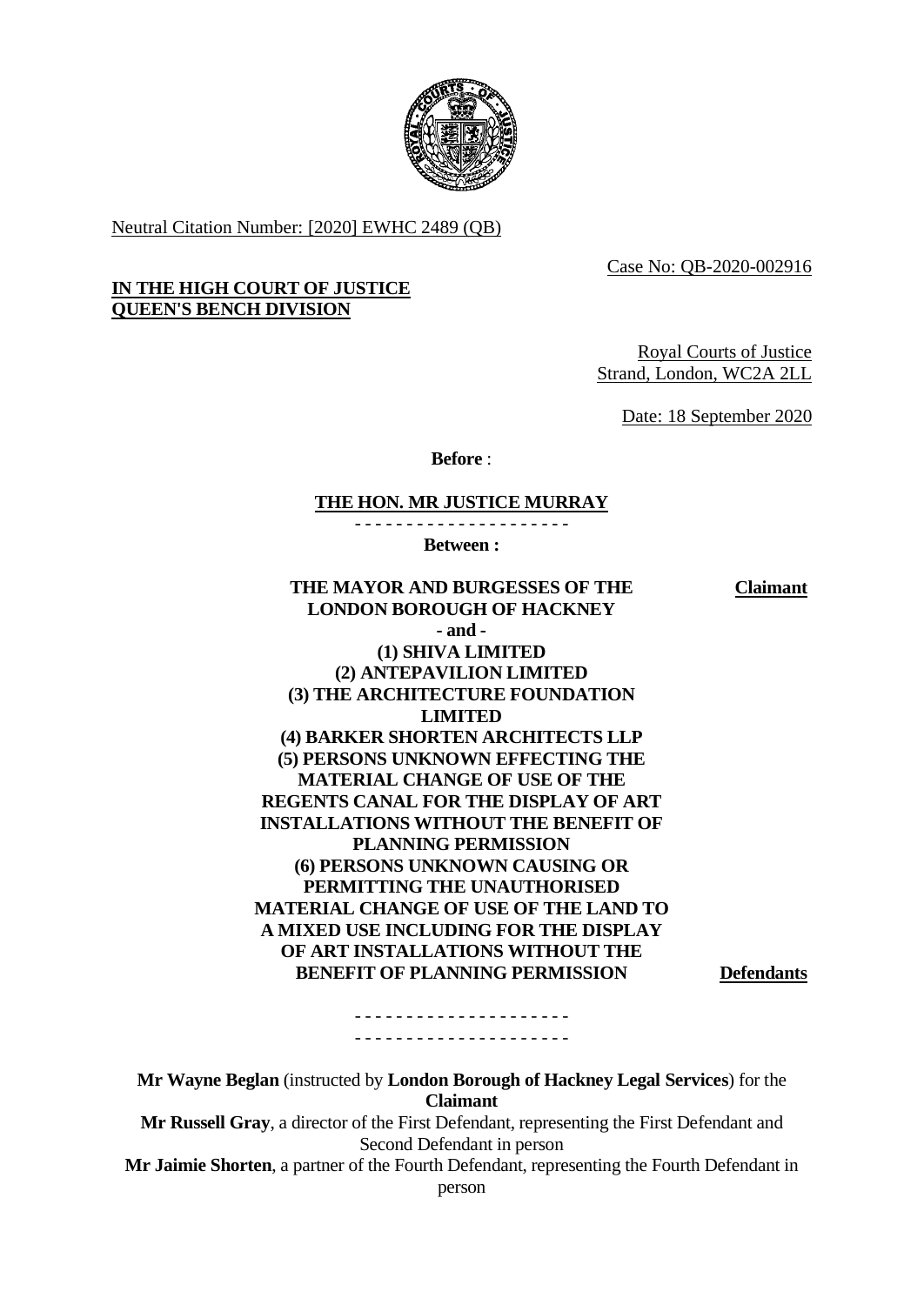The Third Defendant did not attend and was not represented.

Hearing date: 28 August 2020

- - - - - - - - - - - - - - - - - - - - -

# **Approved Judgment**

I direct that pursuant to CPR PD 39A para 6.1 no official shorthand note shall be taken of this Judgment and that copies of this version as handed down may be treated as authentic.

.............................

# THE HON. MR JUSTICE MURRAY

**Covid-19 Protocol:** This judgment was handed down remotely by circulation to the parties' representatives by email and release to BAILII. The date and time for hand-down are deemed to be 10:30 am on 18 September 2020.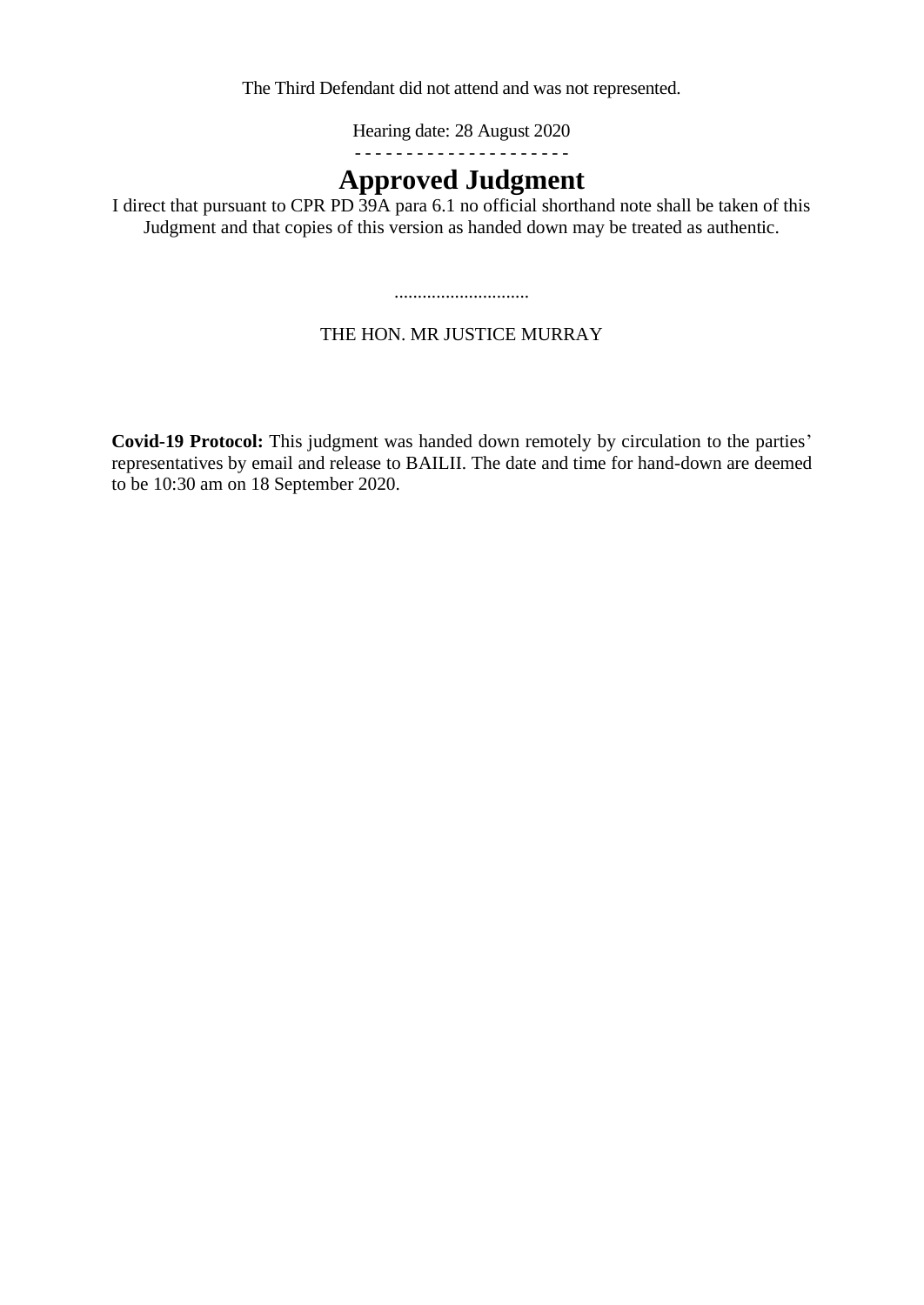### **Mr Justice Murray :**

- 1. This is the return date for an interim injunction granted by Johnson J on 20 August 2020 (order sealed on 21 August 2020) ("the Interim Order") to the claimant, the London Borough of Hackney, in relation to land known as the Regent's Canal and adjacent land at Brunswick and Columbia Wharf, 53-55 Laburnum Street, Hackney, London E9 7HA ("the Site").
- 2. The Interim Order was granted under section 187B of the Town and Country Planning Act 1990 ("the 1990 Act"). The claimant is the local planning authority for the administrative area in which the Site lies.
- 3. The claimant seeks to continue the prohibitory provisions of the Interim Order as against the first defendant, Shiva Limited, the second defendant, Antepavilion Limited, and the fourth defendant, Barker Shorten Architects LLP, as well as seeking mandatory relief against the first defendant, as discussed below in this judgment.
- 4. In relation to the third defendant, The Architecture Foundation Limited ("the AF"), after it was served with the Interim Order, the third defendant offered an undertaking to the court in terms set out in a letter from its solicitors, Herbert Smith Freehills LLP, dated 27 August 2020. It also confirmed that it would make a public statement, as set out in the letter, to the effect that the AF has been notified of the claimant's position that the installation of *Sharks!* amounts to a breach of planning control and that the AF does not endorse any action involving a breach of planning control. On that basis, the claimant seeks no further relief against the third defendant.

#### *The Site*

- 5. The Site is comprised of:
	- i) several parcels of adjacent land, all owned by the first defendant, Shiva Limited (one parcel being registered to the first defendant in 1991 under its corporate name at that time, Shiva Fabrications Limited); and
	- ii) a stretch of the Regent's Canal immediately to the north of that land, which is controlled by the River & Canal Trust.
- 6. A number of buildings are situated on the Site, collectively known as "Hoxton Docks". They are composed of Columbia Wharf on the western part of the Site and Brunswick Wharf immediately adjacent on the eastern part. The buildings overlook Laburnum Street to the south and Regent's Canal to the north.
- 7. Columbia Wharf, with a street address of 53 Laburnum Street, is a two storey commercial building, built between 1951 and 1963, at the junction of Laburnum Street and Haggerston Road. The property has a series of flat roofs. It was acquired by the first defendant in 1991.
- 8. Brunswick Wharf, with a street address of 55 Laburnum Street, is comprised of one and two storey warehouses built between 1895 and 1916. It has a yard at the front of the property to the south and abuts the Regent's Canal at the rear of the property to the north. It was acquired by the first defendant in 1995.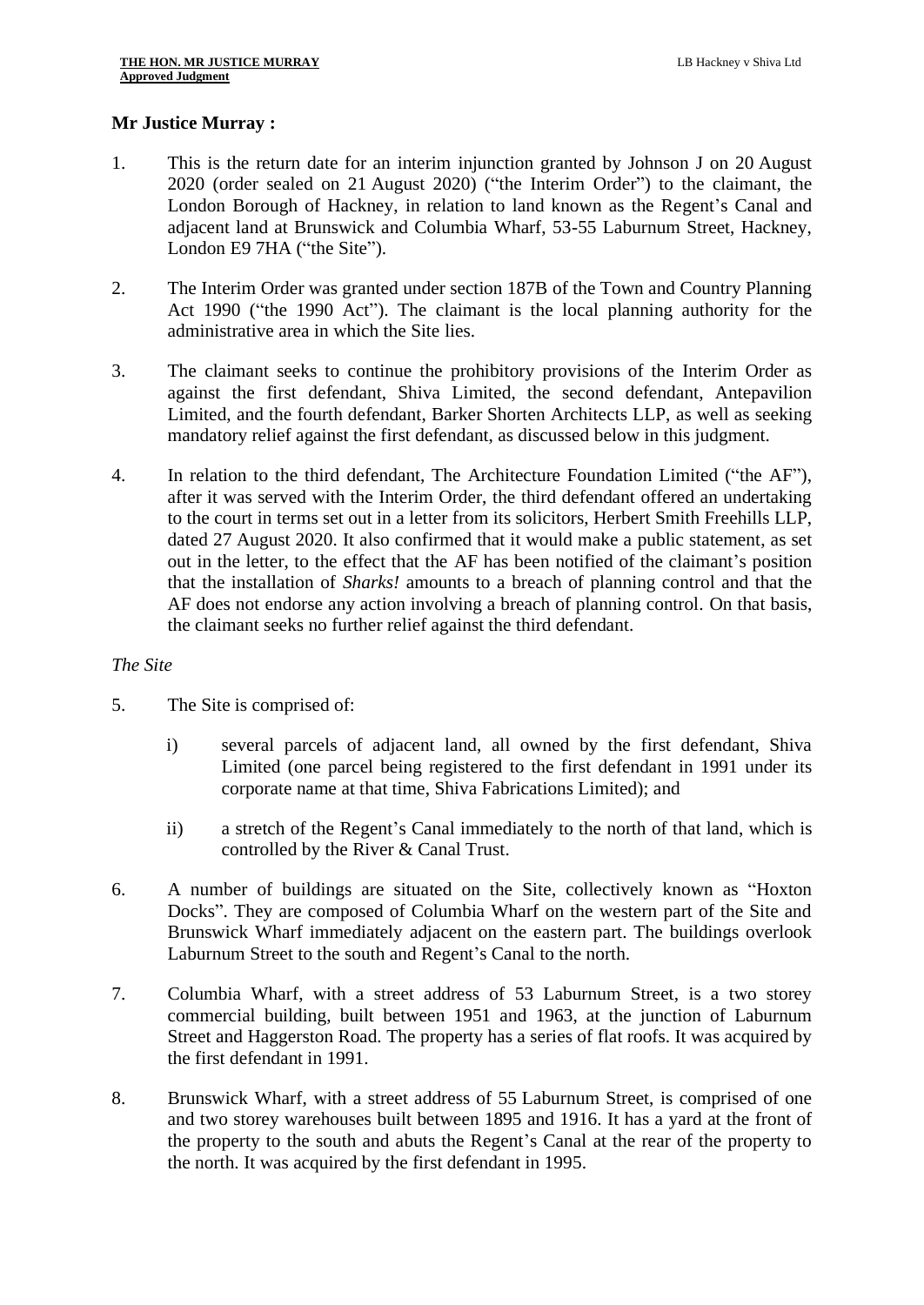- 9. The Site is in a conservation area. Two grade II listed designated heritage assets are nearby, namely, Haggerston Bridge, over the Regent's Canal just by the northwest corner of the Site, and Haggerston Baths on Laburnum Street, facing north towards the Site.
- 10. The planning use classes of the buildings on the Site are a mix of B1 (office/studio) and C3 residential use. Two permitted residential flats are located at 53 Laburnum Street at first floor level. The use class of the remainder of the buildings is B1 (office/studio).

#### *The Interim Order*

- 11. Paragraph 1 of the Interim Order prohibits the defendants from:
	- "(a) using the Land or facilitating the use of the Land for the display of art installations or similar installations;
	- (b) placing or otherwise installing any pontoons in the area of Regent's Canal edged black and hatched on the Plan attached to this Order;
	- (c) from carrying out any works including but not limited to development to the rooftops of buildings on the Land marked blue on the plan attached to this Order."
- 12. "The Land", as defined in the Interim Order, is the Site, including the relevant stretch of the Regent's Canal.
- 13. In relation to paragraph 1(c) of the Interim Order, I note that no part of the plan attached to the Interim Order in the hearing bundle prepared by the claimant is, in fact, marked blue. Mr Russell Gray, a director and principal shareholder of the first defendant, representing the first and second defendants in person, said that the same was true of the copy of the Interim Order served on the first defendant. Nothing material for present purposes, however, turns on that defect in the Interim Order.
- 14. Paragraph 2 of the Interim Order makes it clear that it does not prevent the defendants from using the Site for a purpose for which they have *express* planning permission or from causing any operational development to take place for which there is *express* planning permission. The Interim Order does not, however, include an exception to the general prohibitions in paragraph 1 for any use of the Site that does not require planning permission.
- <span id="page-3-0"></span>15. The claimant applied for the Interim Order specifically to prevent the erection of an installation entitled "*Sharks!*", which was the winning entry of the 2020 Antepavilion Competition, an annual architecture competition sponsored by the second defendant, Antepavilion Limited, and the third defendant, The Architecture Foundation Limited, and which was described as follows in the shortlist for the 2020 competition prepared by the competition sponsors:

#### "**Sharks! by Jaimie Shorten**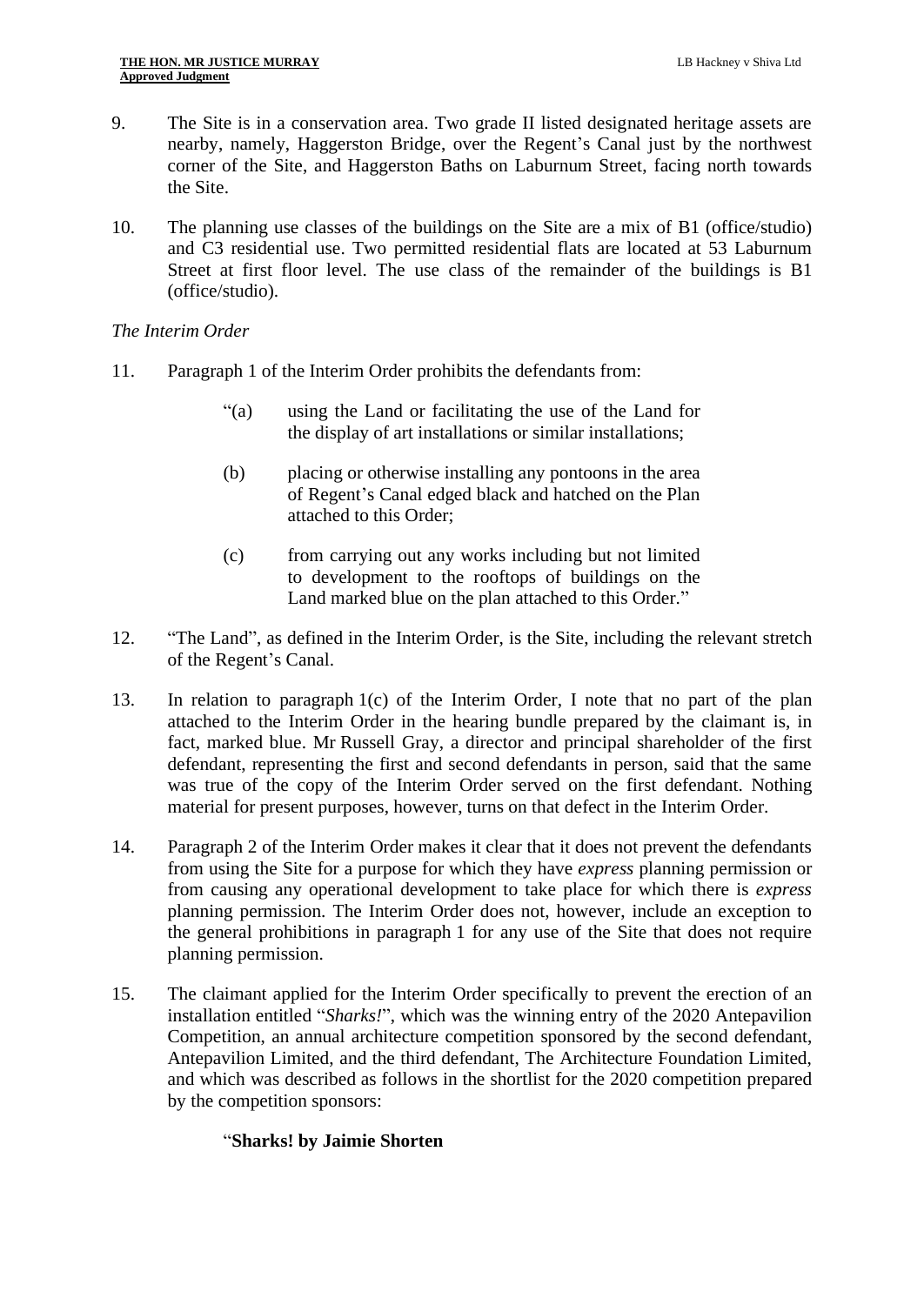'The Headington Shark (proper name Untitled 1986) made a famous case in planning decisions and precedent. The Appeal decision that allowed it to be (eventually) retained included this:

"the shark is not in harmony with its surroundings, but then it is not intended to be in harmony with them"

This proposal has several sharks on a raft.

The compositional arrangement of the sharks follows that of The Raft of the Medusa by Théodore Géricault (1791-1824).

They will sing Charles Trenet's La Mer, in harmony and in French, as a poignant reflection on the UK leaving the EU

La mer, Au ciel d'été, Confond, ses blancs moutons Avec les anges si purs. La mer, Bergère d'azur Infinie…

Additionally, each of the six sharks will give a lecture on important themes in contemporary architecture and urbanism."

- 16. The winner of the 2020 Antepavilion Limited, Mr Jaimie Shorten, is a partner of the fourth defendant, Barker Shorten Architects LLP, a firm of architects.
- 17. At the time the claimant was preparing for and making its application for the Interim Order, it apprehended that installation of *Sharks!* was imminent or perhaps already under way. The relief sought, and given by the Interim Order, was prohibitory only. The claimant is now also seeking mandatory relief against the first defendant to remove the partial installation of *Sharks!*, as described in more detail below.

*Service of the Interim Order and the partial installation of* Sharks!

- 18. After the Interim Order was made on 20 August 2020, but before a sealed copy was available, Mr Patrick O'Connor, the Planning Enforcement Team Leader of the claimant, attended at Hoxton Docks at approximately 20:30 on the evening of 20 August 2020 in order to serve unsealed copies of the Interim Order at the site. In his witness statement of service made on 21 August 2020 (the witness statement is dated "Friday 20th August, 2020", but that appears to be a typographical error, as 20 August 2020 was a Thursday, and paragraph 9 of the witness statement refers to events occurring on 21 August 2020), Mr O'Connor notes that, in addition to affixing copies of the Interim Order to each entrance of the premises, he encountered Mr Gray at the Site and brought the Interim Order to his attention.
- 19. While at the Site, Mr O'Connor noted that there were three model sharks each positioned on a pontoon in the canal. He took some photographs, two of which were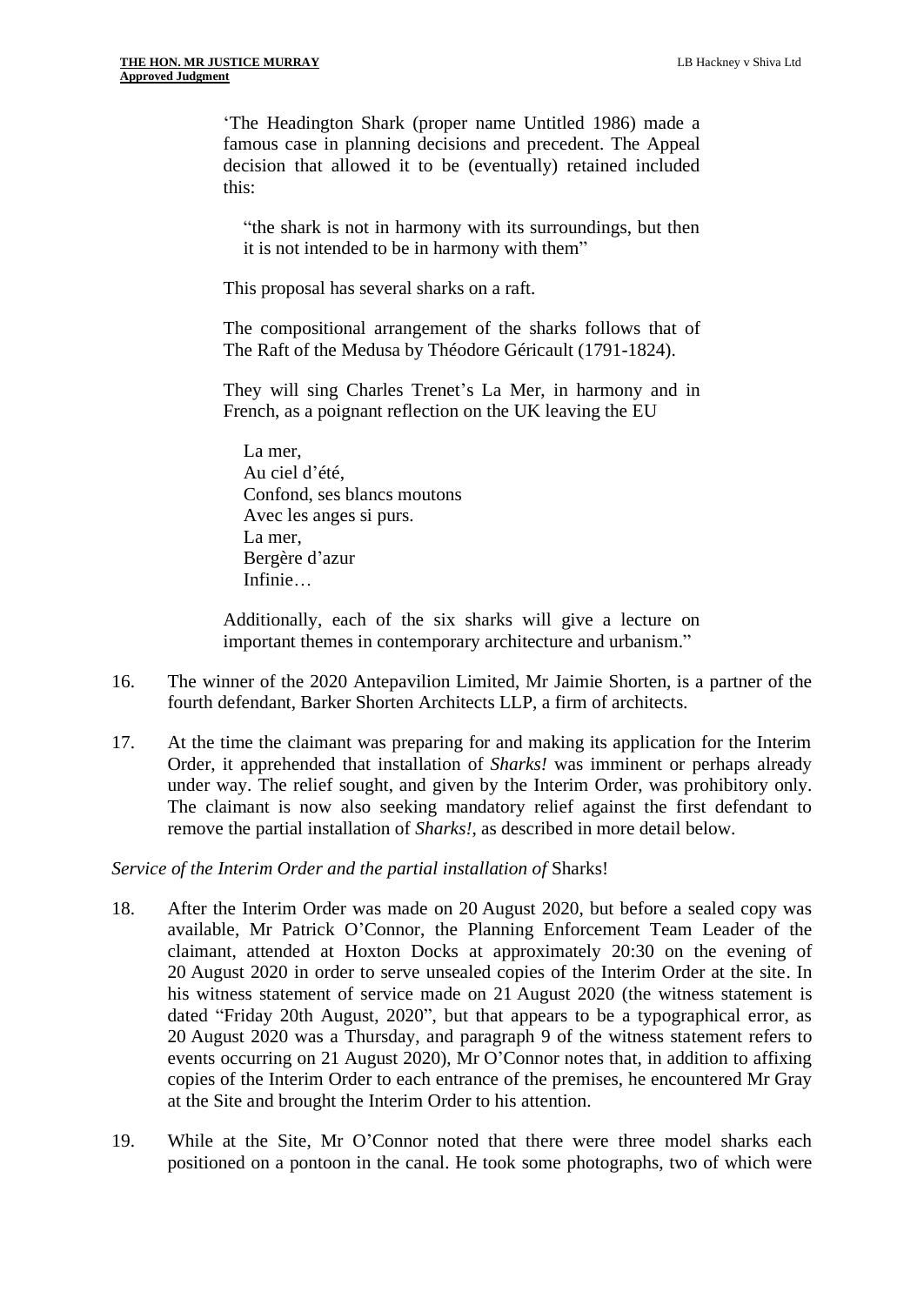exhibited to his witness statement, and which showed three sharks, apparently constructed of fibreglass, of similar size and colouring, showing the shark's head and mid-body, in "breaching" position. Mr O'Connor understood that the final installation was intended to include five such sharks.

- 20. On the following day, 21 August 2020, Mr Nick Kirk, a Senior Planning Enforcement Officer of the claimant, attended at the Site at approximately 12:20 to served sealed copies of the Interim Order. He noted that there were then four model sharks on pontoons positioned in the canal. Two of the photographs attached to his witness statement showed the four sharks, one of which was considerably bigger than the other three and was also constructed from mid-body to head in "breaching" position
- 21. The claimant contends that the fourth shark, bigger than the other three, was installed after copies of the unsealed Interim Order were served at the Site and on Mr Gray personally and that, therefore, the installation of the fourth shark was likely to be a deliberate breach of the Interim Order.
- 22. In his evidence to me, Mr Gray maintained that the fourth shark had been installed by the time he had had the opportunity to read and get advice on the Interim Order, which he maintained was difficult to interpret. As soon as he understood the effect of the Interim Order, he stopped the installation of the fifth shark (also constructed in a similar mid-body to head "breaching" position and also to be fixed to a pontoon), which at the time of the hearing before me therefore remained in the warehouse. I found no reason to disbelieve that evidence.
- 23. For purposes of this application to continue the order of Johnson J and for mandatory relief, on the evidence before me, I conclude on a balance of probabilities that Mr Gray's account is truthful that the fourth shark was installed while he was getting to grips with the unsealed Interim Order and that he did not direct it to be installed in deliberate breach of the Interim Order. I also note that, had Mr Gray been minded deliberately to ignore the Interim Order, it seems likely that he would have completed the *Sharks!* installation with the fifth shark.

# *The legal framework*

- 24. The legal framework that governs this application is well-established. The claimant relies on section 222 of the Local Government Act 1972 for the power to institute these civil proceedings in its own name, which it considers to be expedient for the promotion or protection of the interests of the inhabitants of its area.
- 25. The claimant relies on section 187B of the Town and Country Planning Act 1990, which confers on a planning authority the power to apply for an injunction to restrain any actual or apprehended breach of planning control where it considers it necessary or expedient to do so. That power is available regardless of whether the planning authority has exercised or is proposing to exercise any of its other planning enforcement powers.
- 26. The claimant has set out its reasons for considering that it is necessary and expedient to apply for injunctive relief against the first, second and fourth defendants for the reasons set out in the supporting witness statements, which are summarised in the Brief Details of Claim.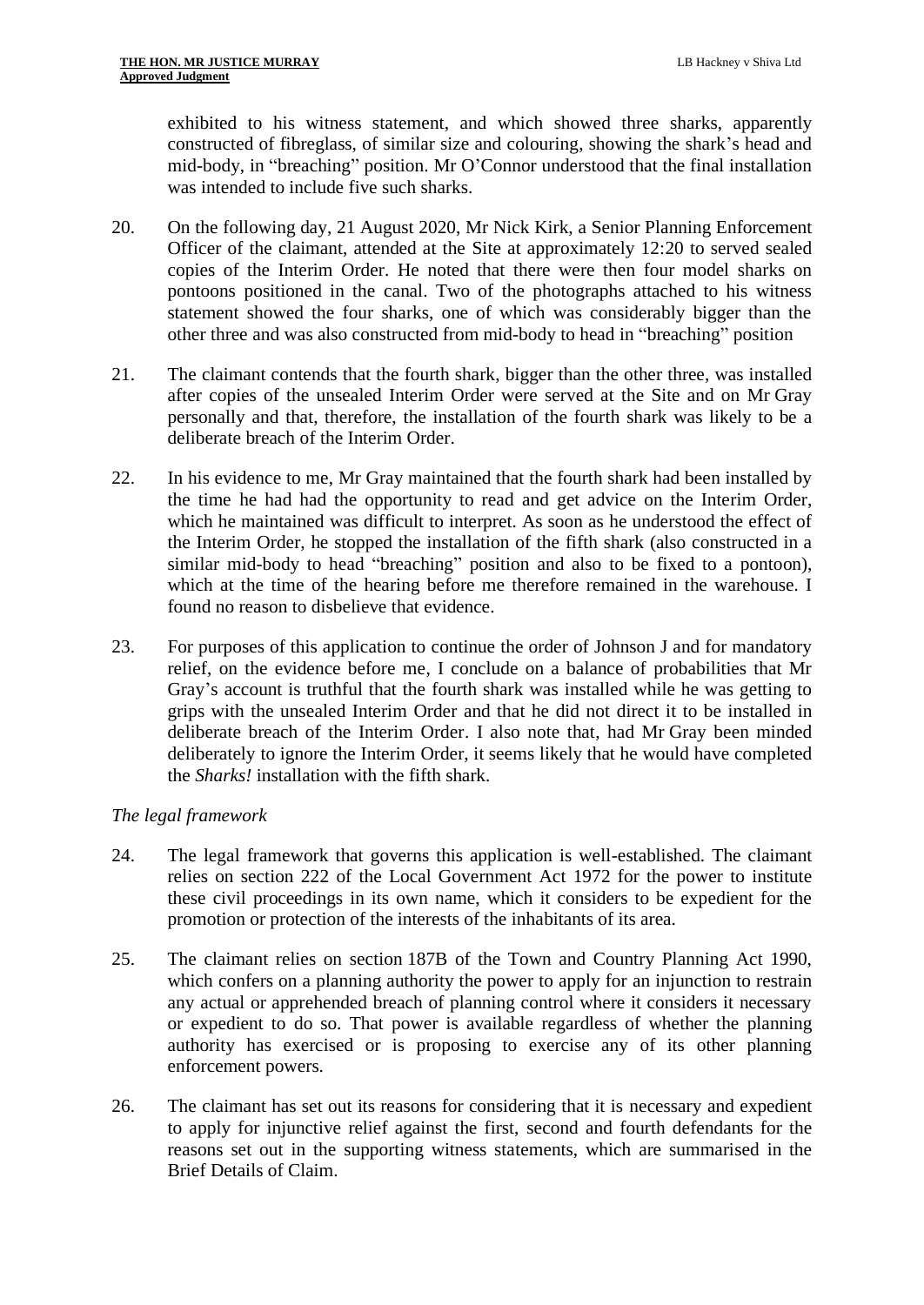- 27. I bear in mind the guidance contained in *South Bucks District Council v Porter* [2003] UKHL 26; [2003] 2 AC 558, in particular, at [27]-[37] (per Lord Bingham of Cornhill).
- 28. The principles applying to the grant of interim relief set out in *American Cyanamid v Ethicon* [1975] AC 396 (HL) apply, bearing in mind the planning context and that the claimant is the local planning authority. As always, the analysis is necessarily factspecific.
- 29. The claimant relies on *Thames Heliports Plc v London Borough of Tower Hamlets*  (1996) 74 P&CR 164 (CA) for the proposition that the installation of *Sharks!* on pontoons in the Regent's Canal is capable of constituting a change of use of land for the purposes of section 55 of the 1990 Act, which defines what constitutes a "development" requiring permission under section 57 of the 1990 Act. In that case, the Court of Appeal held that a proposal to establish a heliport facility on a vessel navigating up and down the tidal section of the River Thames, the vessel stopping from time to time at one of 22 possible sites to enable helicopters to land and to take off, *could* constitute a change of use of land for the purposes of section 55 of the 1990 Act. The Court of Appeal also held that it was not right for the court to hold as a matter of law that a material change of use *would* occur, as that was a value judgment to be made by the planning authority and not by the court.

#### *The evidence reviewed*

- 30. This application is principally supported by three witness statements made by Mr O'Connor dated 19 August 2020, 27 August 2020 and 28 August 2020, the first two of which include a number of exhibits. In addition, there are three witness statements dealing principally with service of the Interim Order, the witness statements of Mr O'Connor dated 20 August 2020 and of Mr Kirk dated 21 August 2020, to which I have already referred, and a witness statement made by Ms Louise McCarthy dated 24 August 2020.
- 31. The principal evidence filed in opposition to the claimant's application is that of Mr Gray who filed a document dated 27 August 2020 that stands as his witness statement and as the skeleton argument on behalf of the first defendant. For convenience, I will simply refer to it as his witness statement. Mr Gray also filed a set of exhibits to accompany his witness statement. At the hearing, Mr Gray indicated that he was also representing the second defendant. Mr Gray has a considerable experience of planning matters, and his submissions were clear, well-organised and detailed, despite the short amount of time he had to prepare and file them.

# *Additional background*

32. The first defendant maintains that there has been a long history of art display and installation at the Site. Since at least 1995 the Site has been used for the production and display of art (painting, sculpture, installations, experimental architecture and occasional performance art), including gallery and exhibition spaces. During this time the complex has provided studios to numerous well-known artists of international stature, including two Turner Prize winners.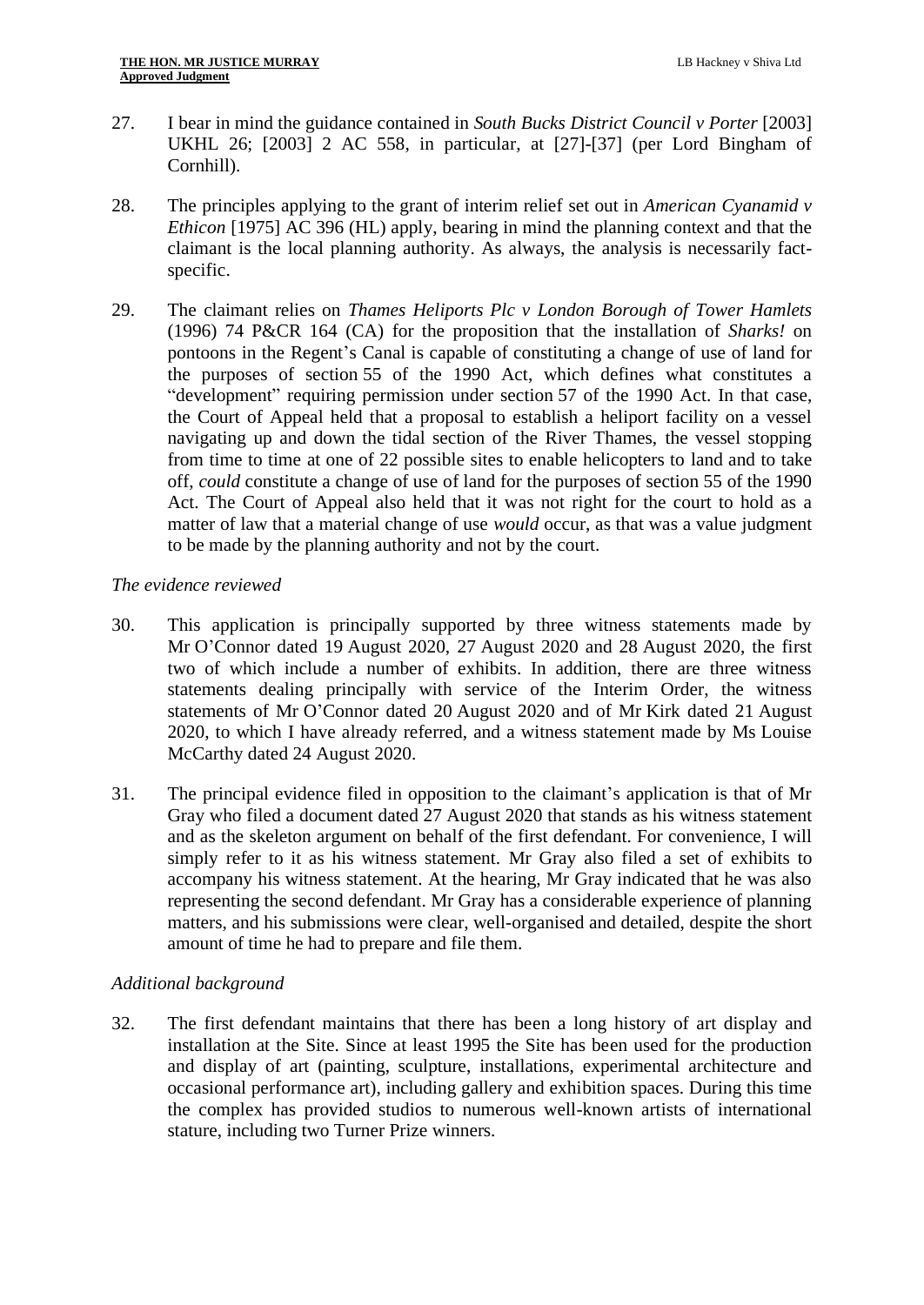- 33. The claimant does not appear to dispute this. The claimant notes in its skeleton argument that it is trite planning law that a level of activity of a different use class, so long as it is ancillary, can be accommodated without constituting a material change of use. It appears, therefore, that the claimant's view has been that the artistic activity at the Site has, for the most part, been ancillary to the permitted B1 use of the majority of the Site.
- 34. Some installations at the Site have, however, in the claimant's view, gone beyond permitted use and resulted in planning enforcement activity. For example, the claimant issued an Enforcement Notice against the first defendant on 17 March 2016 ("the 2016 Enforcement Notice") in relation to the erection of an unauthorised structure at roof level and the erection of fencing around the roof edge. The first defendant's appeal against that Enforcement Notice was dismissed on 7 April 2017. The claimant maintains, and the first defendant does not deny, that the 2016 Enforcement Notice has not yet been complied with, despite over three years having elapsed since the appeal was dismissed.
- 35. On 18 October 2019 the claimant issued an Enforcement Notice against the first defendant ("the 2019 Enforcement Notice") in relation to four rooftop structures, which were erected following the Antepavilion competitions in 2017 and 2019, along with the installation of a platform and decking at roof level and the installation of fencing around the roof edge at 53 Laburnum Street. The 2019 Enforcement Notice is currently being appealed by the first defendant.
- 36. I do not attempt to summarise the full planning and enforcement history of the site. Mr Gray attached to his witness statement tables setting out the planning and enforcement history, and Mr O'Connor's witness statements, in particular, his witness statement of 28 August 2020, set out the claimant's evidence in relation to the planning and enforcement history.

# *Article in* The Guardian *of 18 August 2020*

37. Attached to Mr O'Connor's witness statement dated 19 August 2020 made in support of the application for the Interim Order was an article by Oliver Wainwright published in *The Guardian* on 18 August 2020 regarding the *Sharks!* installation. The article, entitled "Sharks! Why are five man-eaters being unleashed into a popular canal?", reads in part as follows:

> " 'We don't do planning,' says Russell Gray, 'or regulations, or any of that bollocks.' The property developer is standing in his canal-side warehouse in Hackney, London, next to a gigantic model of a prehistoric shark with blood stains smeared around its gaping mouth. 'We're about liberating the arts and architecture from institutional control.'

> This week, Gray is launching a shiver of sharks into Regent's Canal: five polystyrene and fibreglass beasts equipped with smoke machines, laser beams and speakers. Some will even blow bubbles out of their mouths. Over the coming weeks, the sharks will sing songs and give lectures to each other on the subject of architecture and urbanism. This is the latest iteration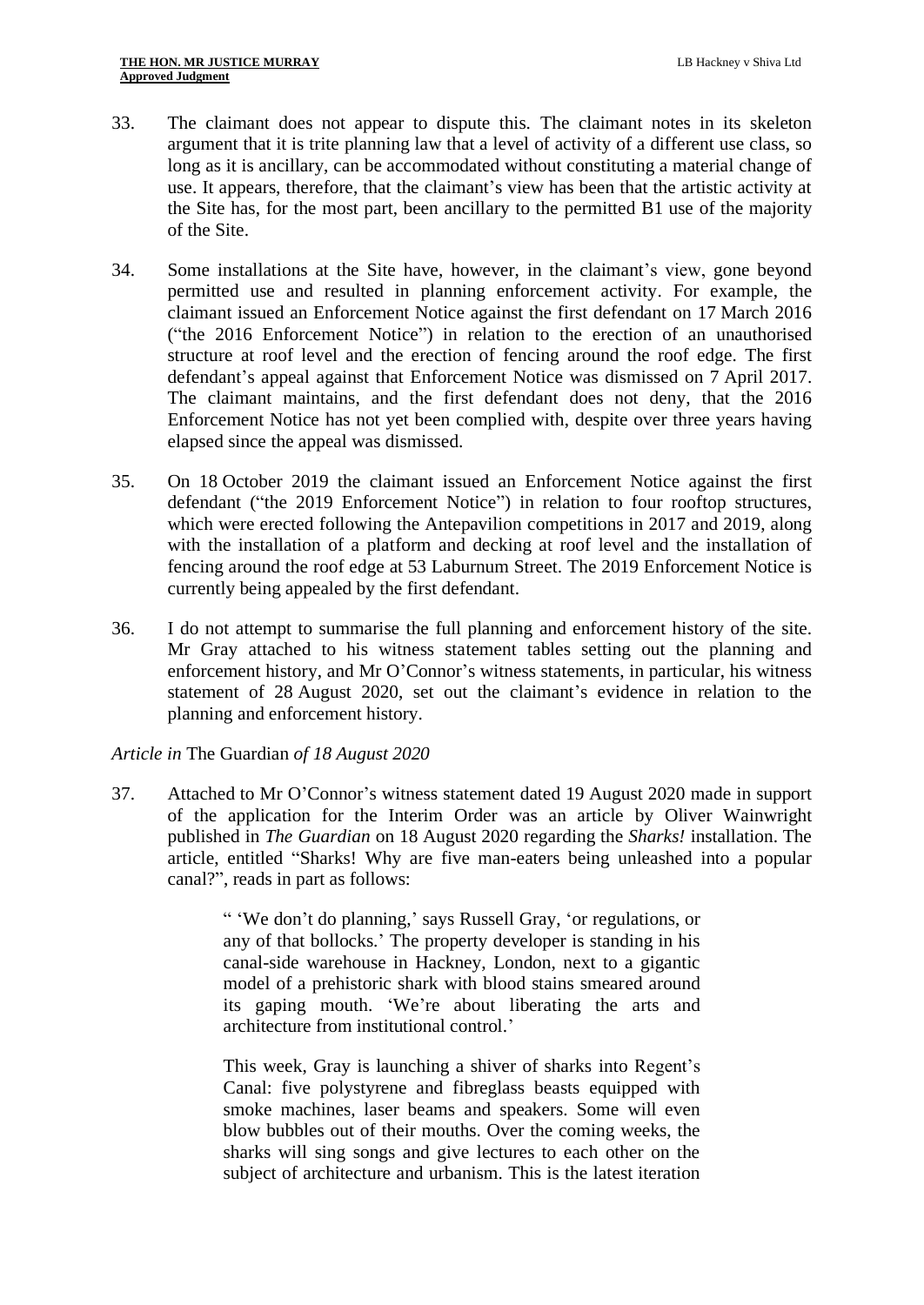of the Antepavilion, an annual commission organised by Gray's company, Shiva, in collaboration with the Architecture Foundation. That's if the council doesn't confiscate the fearsome creatures first.

Gray has a long record of baiting the authorities. He once parked a tank on a site in Southwark over a feud with the council. Its gun is still pointing at the planners' offices. More recently, he has locked horns with Hackney council over structures erected on the roof of Hoxton Docks, a complex of artists' studios and spaces in a jumble of old wharf buildings that he bought in the late 1980s. 'The planners say it's all "incongruous",' he tells me, referring to the menagerie of structures his rooftop has acquired over the years. 'Who are they to depreciate our interventions with that term?'

…

'There is a bipolar culture in planning,' Gray says, 'which is that you bully the little man and lick the arse of the big developer because he pays out big sums in cash. Look at how the canal has been destroyed around here with luxury towers. Planning is a profit centre for local authorities.' Reflecting his frustrations, this year's Antepavilion brief called on entrants to 'respond to the tension between authoritarian governance of the built environment and aesthetic libertarianism'."

38. Mr Gray says that *The Guardian* article misquoted and misrepresented him, distorting what he had said to fit the journalist's agenda of opposition to the government's latest proposed planning reforms. Mr Gray says that he told the journalist that his position on planning controls was:

> "far more complex and that, particularly in relation to historic buildings, I was very often to be found challenging a local authority for failing to properly protect them, including the Claimant."

- 39. Mr Gray says that the article is now "the subject of a defamation dispute with the Guardian" and that the court should entirely ignore it.
- 40. Mr Wayne Beglan, counsel for the claimant, submitted that the claimant was entitled to rely upon *The Guardian* article as some support for its position. He noted that the first defendant has not provided any detail in relation to its proposed defamation claim against *The Guardian*, and he submitted that the article was consistent with the recent planning history at the Site and that it purported to contain direct quotations from Mr Gray.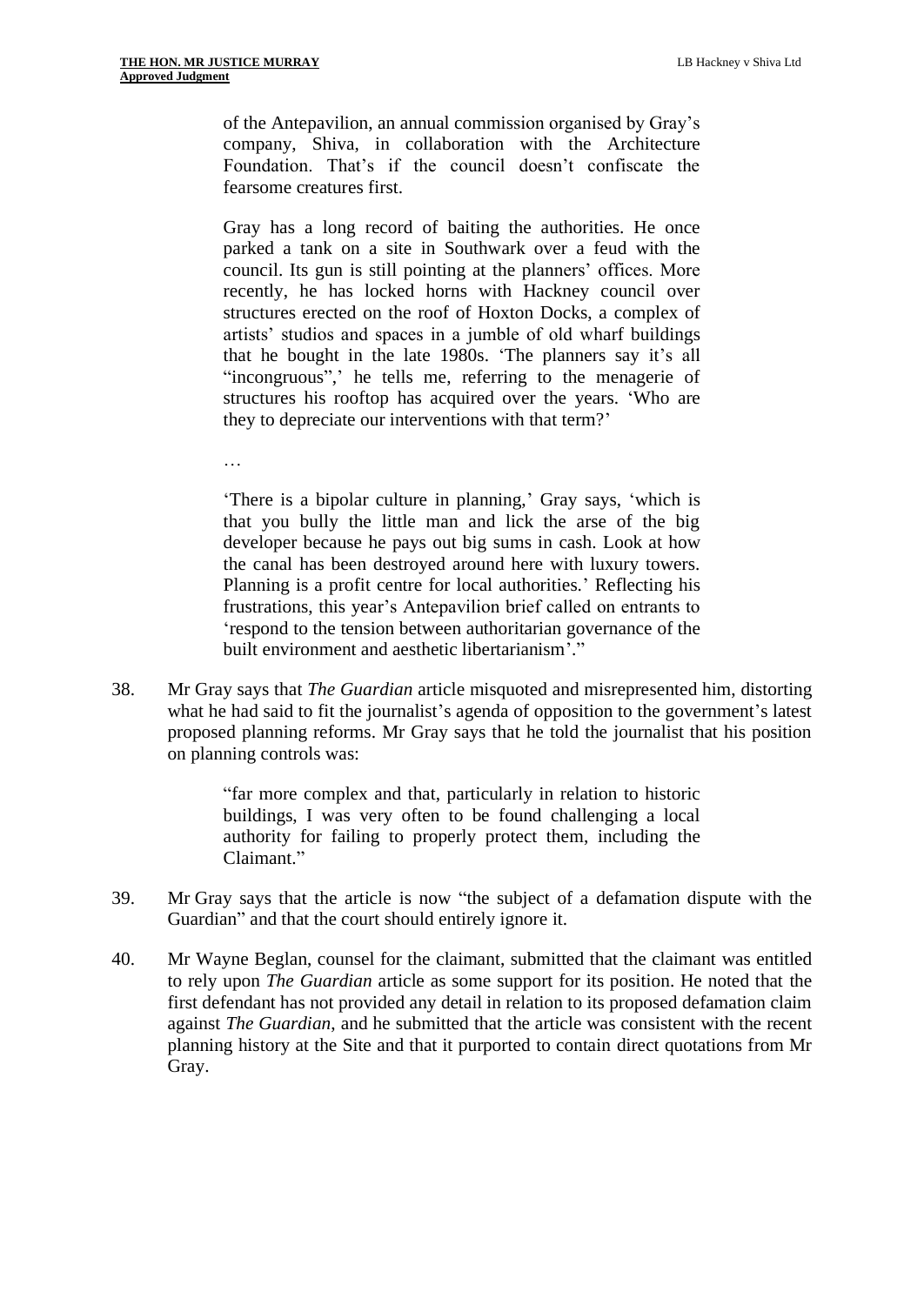#### *The claimant's determination that this application is necessary and expedient*

- 41. By reference to the guidance in *South Bucks DC v Porter*, the claimant says that it is necessary and expedient to apply for injunctive relief against the defendants under section 187B of the 1990 Act for the following reasons:
	- i) the apprehended breach of planning control would be flagrant;
	- ii) the extent of the proposed breach is substantial;
	- iii) the operational development constituting the breach is taking place within a conservation area and near to a Grade II listed structure, namely, Haggerston Bridge, both of which enjoy high levels of statutory and national planning policy protection;
	- iv) the planning history of the Site and the contents of *The Guardian* article, consistent with that planning history, demonstrate a contempt or lack of care for the claimant's role as the local planning authority charged with proper enforcement of breaches of planning control;
	- v) the claimant has used conventional enforcement measures before in relation to the Site, including issuing the 2016 Enforcement Notice, with which the first defendant has still not yet complied, despite its appeal having been rejected by the planning inspector on 7 April 2017 (which continuing failure is a criminal offence under section 179(2) of the 1990 Act) as well as the 2019 Enforcement Notice, which remains subject to appeal;
	- vi) the claimant has now had the opportunity to assess the partial installation of *Sharks!* and has concluded that planning harm does arise for reasons set out in Mr O'Connor's witness statement dated 27 August 2020; and
	- vii) the defendants have not provided any good reasons to the claimant why they consider, in terms of the operation of the planning scheme, they are entitled to act as they propose to do in installing *Sharks!*
- 42. Mr Beglan reminded the court that it is not for the court to examine matters of planning policy and judgment, which are matters for the local planning authority. In this case, the breach involves a Site given a high degree of protection in national policy, which is substantially replicated in local policy.

#### *The claimant's reasons for seeking injunctive relief*

- 43. In his witness statement dated 19 August 2020 given in support of the application for the Interim Order, Mr O'Connor stated that the apprehended breach of planning control that the Interim Order was intended to address was the anticipated installation of *Sharks!*, which was a material change of use of the area of the Regent' Canal adjacent to the Columbia and Brunswick Wharves.
- 44. In his witness statement dated 27 August 2020, Mr O'Connor set out the policy considerations that are relevant to the Site, given its location in a conservation area and the proximity of a designated heritage asset in the form of the grade II listed Haggerston Bridge, making reference to the development plan for Hackney,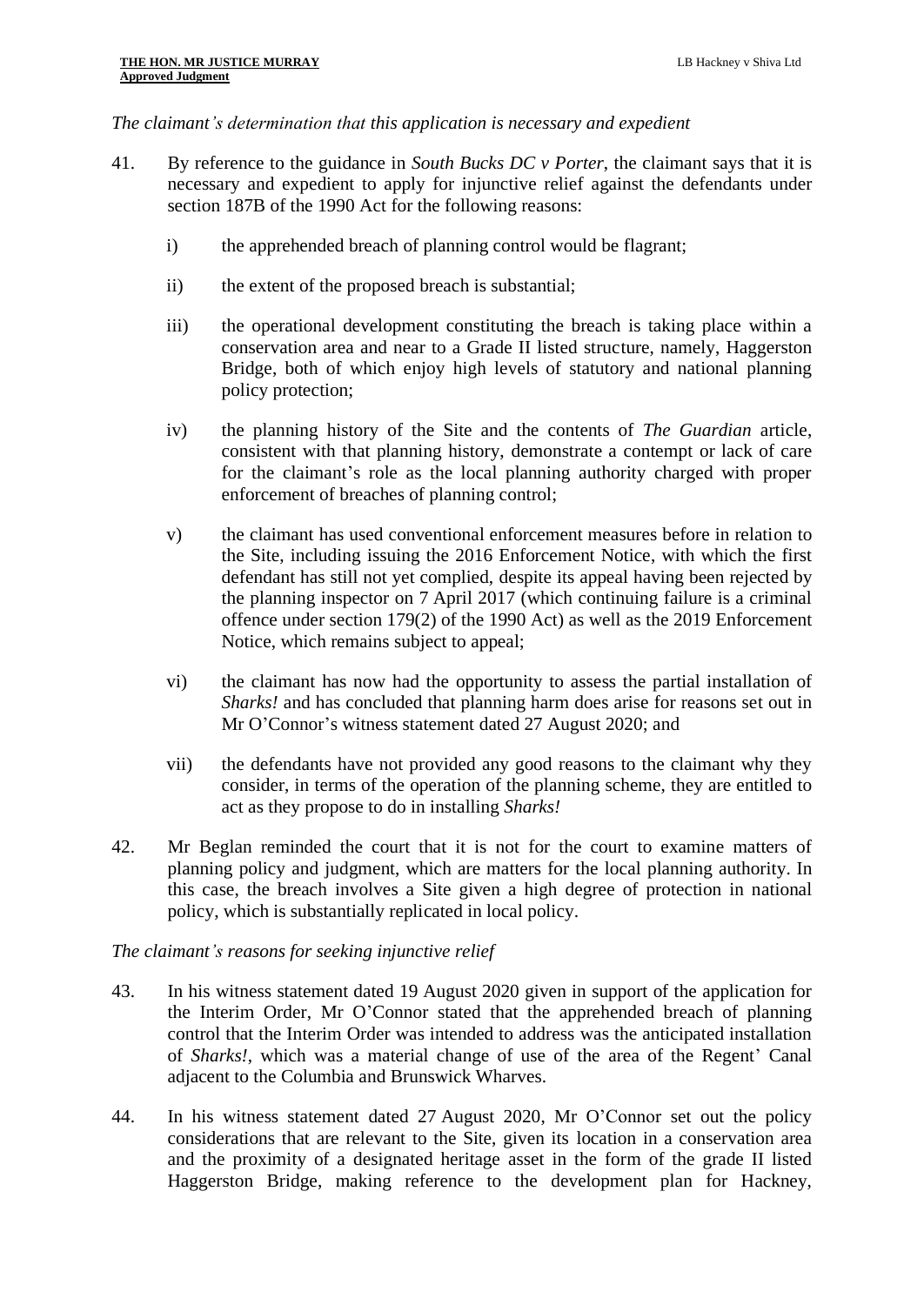comprised of the London Plan (2016) and Hackney Local Plan (2020), the National Planning Policy Framework, the Regent's Canal Conservation Area Appraisal and the Blue Ribbon Network (Policy 7.24 of the London Plan), which is relevant in light of the stretch of the Regent's Canal that forms part of the Site. Against that background, the claimant considers that the installation of *Sharks!* represents an intensification of the breach of planning control at the Site and that action is necessary to protect the amenities of nearby occupiers, in light of the aims and objectives of Policy LP2 (Development & Amenity) of the Hackney Local Plan 2020.

- 45. Mr O'Connor set out the following justification in the witness statement dated 27 August 2020 for seeking to continue the prohibitory effect of the Interim Order and for mandatory relief:
	- i) The display of an art installation, currently comprised of four fibreglass sharks on pontoons in the Regent's Canal at the Site, is a material change of use of the Site, which does not fall within the scope of any existing permission or permitted development rights. Planning permission is therefore required. No application for relevant planning permission has, however, been made by any of the defendants, nor has there been any approach by any defendants to the claimant to engage in pre-application consultation or discussion about the installation of *Sharks!*
	- ii) The installation of *Sharks!* is an alien feature in this location that affects the setting of Haggerston Bridge, which is "significantly harmful to the overall experience of the surroundings in which the heritage asset is experienced", although it is conceded that in planning terms the "cumulative harm to the designated heritage asset is considered less than substantial". The harm, however, is not offset by much in the way of public benefit ("if any at all") from the installation of *Sharks!* Accordingly, the material change of use of the Site for the display of an art installation is unacceptable. The addition of a fifth "shark" to the installation would only increase the level of visual harm. The apprehended intensification of the unauthorised use is therefore also considered unacceptable.
	- iii) Section 72(1) of the Planning (Listed Buildings and Conservations Areas) Act 1990 places a general duty upon a planning authority in relation to buildings or other land in a conservation area to pay special attention to the desirability of preserving or enhancing the character or appearance of that area. The Regent's Canal Conservation Area is a well-used public space with an important environmental landscape and a unique industrial heritage, both along the canal (including the locks, bridges and moorings) and in the industrial buildings beside the canal. The *Sharks!* installation in its current state is a "completely alien feature within the overall context of the Regents Canal conservation area". It is completely out of character with the surrounding buildings and the canal itself and "cannot by any metric be judged to contribute in a positive way to the character and appearance of the conservation area". Its appearance is visually dominant. By virtue of its size, design and nature it is a harmful addition to the visual appearance of the conservation area, detracting from its character.
- 46. Mr O'Connor considered that *Sharks!* gave rise to the following potential harms: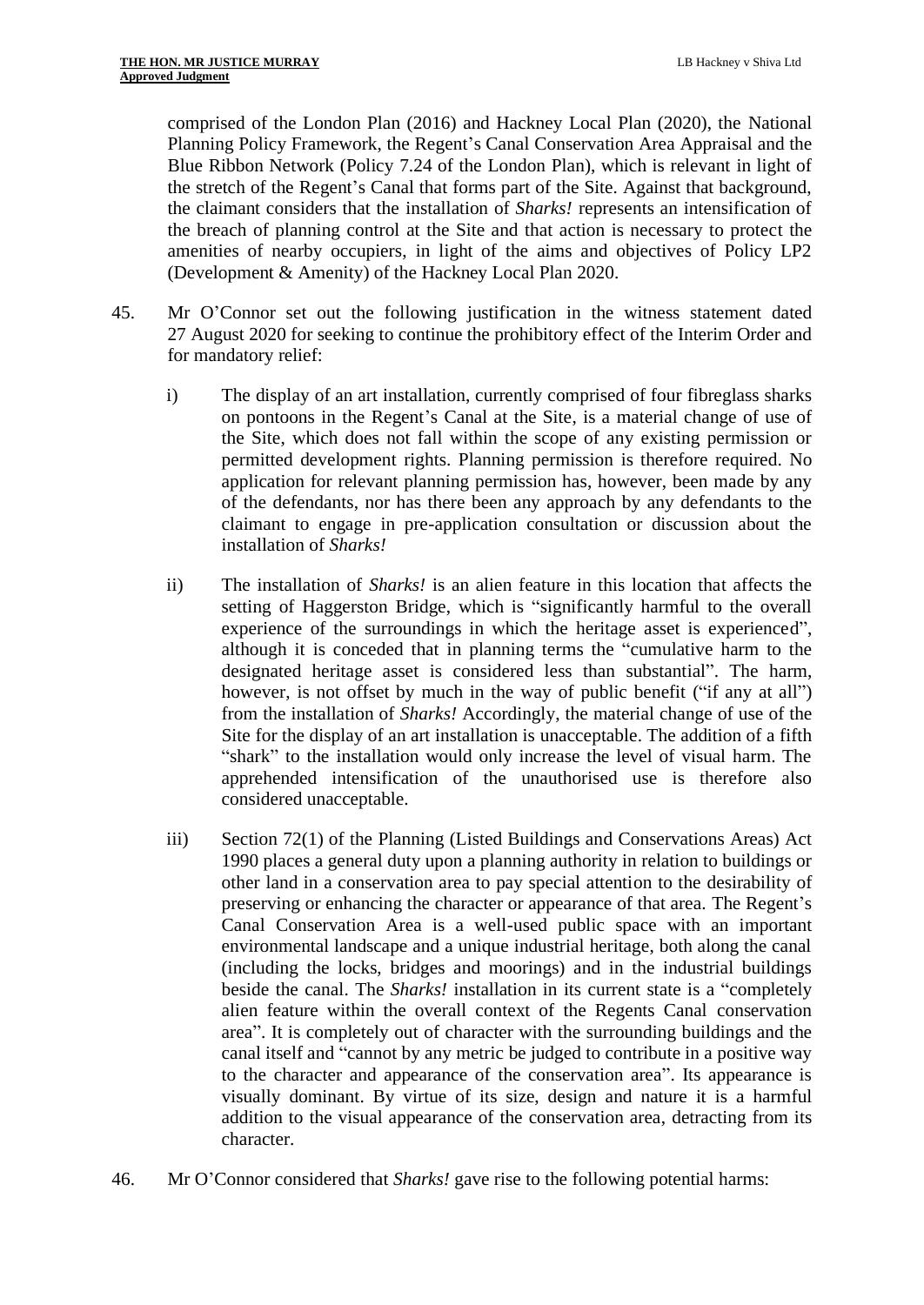- i) the development occupying up to  $61m^2$  of the waterway would be capable of hindering navigation depending on its location and layout;
- ii) the development could have the effect of impeding public access along the towpath on the northern side of the canal, which is 2.8 metres in width with no safety railings in place along the canal-edge and is subject to heavy foot and cycle traffic, which could be unviable, particularly in juxtaposition with Haggerston Bridge, under which the towpath is further reduced to about 2 metres in width;
- iii) the completed development is likely to impact adversely on the residential amenity of nearby occupiers, including possibly in relation to amplified noise levels of the music and lectures associated with the proposed installation in its completed form;
- iv) the development is expected to include "laser beams", which could result in harm to the amenities of nearby residential occupiers should there be light "overspill" and any laser beams or laser shows, which by implication would occur from dusk onwards, could result in harm to the setting of Haggerston Bridge, the character and appearance of the Regent's Canal Conservation Area and to public amenity and safety in the vicinity.
- 47. Mr O'Connor considered that the proposed installation would conflict with the aims and objectives of policies LP1 (Design Quality and Local Character), LP2 (Development and Amenity) and LP52 (Water Spaces, Canals and Residential Moorings) of the Hackney Local Plan 2020.
- 48. Mr O'Connor admitted that there was some uncertainty in the assessment of these potential harms as the developer had not approached the claimant proactively to seek either pre-application advice or by submitting a planning application, which would have then resulted in the usual consultative process with relevant statutory bodies and  $\cdot$ neighbouring residential occupiers.
- 49. Mr O'Connor acknowledged in his witness statement of 27 August 2020 that the use of section 187B of the 1990 Act is not a commonplace step, however in the judgment of the claimant it was necessary and expedient in this case. There have previously been significant breaches of planning control at the Site while under the control of the first defendant. Furthermore, the Antepavilion competition appears to encourage entrants to effect a breach of planning control, which appears to be in conflict with Parts 9 and 10 of Principle 2 (Competence) of the Code of Conduct of the Royal Institute of British Architects (RIBA). Traditional means of enforcement, short of injunctive relief, have not been successful to date in dealing with unlawful development arising from the Antepavilion competition. The claimant has therefore concluded that it is necessary and expedient to seek injunctive relief to prevent this latest unlawful development in the form of the *Sharks!* installation.
- 50. On the basis of Mr O'Connor's evidence, Mr Beglan made the following submissions in relation to the application of the *American Cyanamid* principles to this case:
	- i) In relation to the prohibitory relief sought, there is clearly a serious issue to be tried, as there has been a specific breach of planning control by virtue of the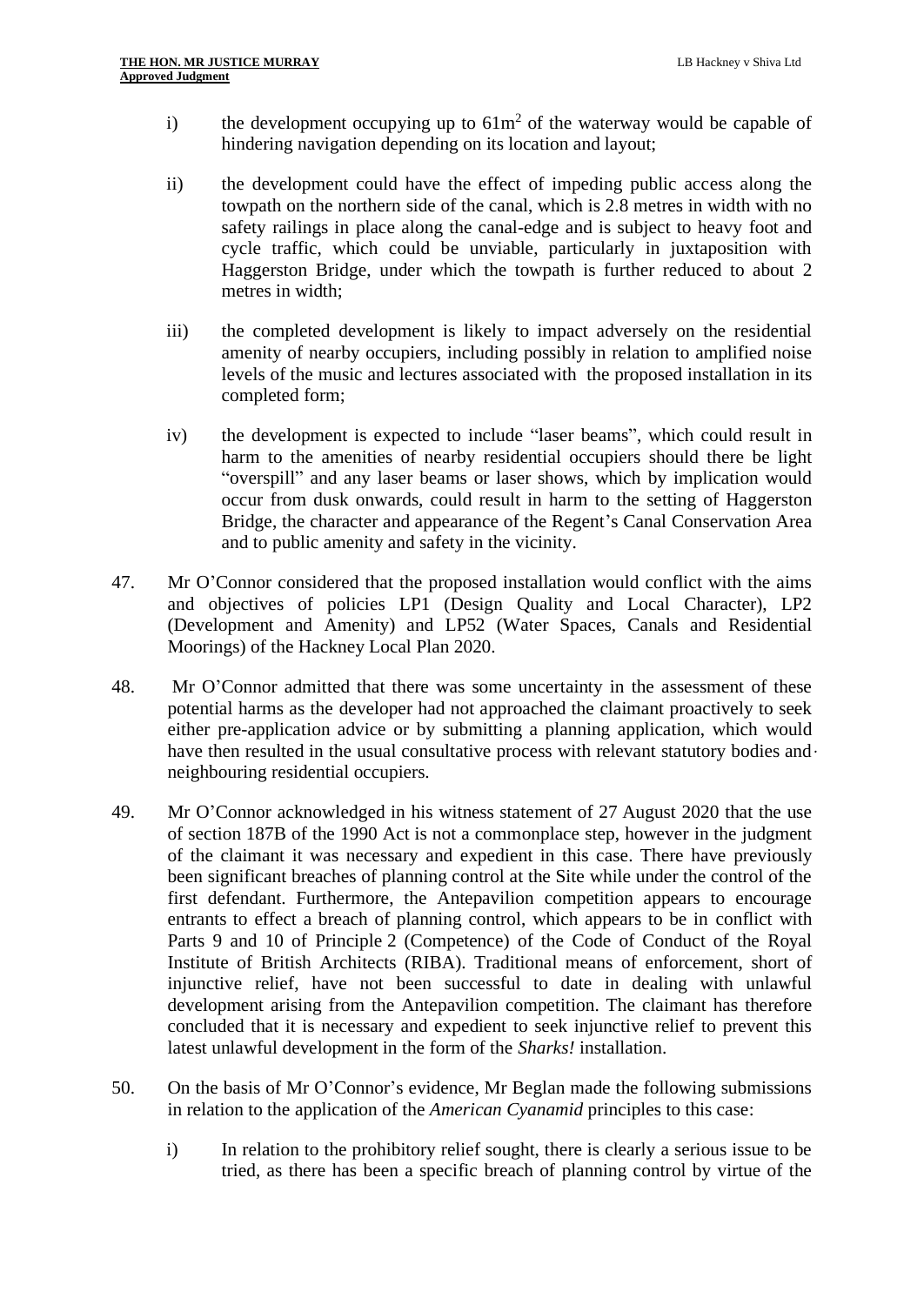partial installation of *Sharks!* and a justified apprehension of a further breach of planning control by the completion of the installation. The *Heliports* case supports the proposition that the installation of *Sharks!* on pontoons on the Regent's Canal is capable of constituting a change of use of land for the purposes of section 55 of the 1990 Act. In relation to the mandatory relief sought, there is a strong *prima facie* case that the partial installation of *Sharks!* is a material change of use of the Site requiring planning permission, which has not been sought, much less granted.

- ii) As to balance of convenience in relation to the prohibitory relief sought, that lies in favour of granting the injunction. The planning harms caused by the installation of *Sharks!* cannot be adequately compensated in damages. In seeking to prevent those harms, the claimant is acting in the public interest. The first defendant has provided no compelling evidence as to why prohibitory relief should not be granted. It has provided scant details of the "opening event", which could not take place. If planning permission is, in due course, granted, an opening event can be arranged then.
- iii) As to balance of convenience in relation to the mandatory relief sought, that lies in favour of granting the injunction as the removal of the four sharks currently installed appears to be an operation capable of being undertaken in a very short period of time without substantial resource.
- iv) The order sought, continuing the prohibitions in the Interim Order and granting mandatory relief, would "hold the ring" pending the outcome of the planning process.

# *Views of the first and second defendants in opposition to this application*

- 51. Mr Gray, on behalf of the first and second defendants, raised several arguments against the claimant's application for continuing prohibitory relief and for mandatory relief and in favour of discharging the Interim Order.
- 52. First, Mr Gray submitted that the Interim Order is an "extreme measure" for which there is no proper justification. It is well-known to the claimant, in the community and more broadly in the London art world that the Site has been used for the production and display of art and related artistic activities for the past twenty-five years, as studios and galleries, save for a small amount of residential floorspace approved in 1998. It has not previously been suggested that this is inconsistent with the current B1 classification of most of the Site, and this use has not previously been challenged. To the contrary, the claimant has acknowledged this use by applying charitable occupation business rates relief based on exactly such use.
- 53. Accordingly, Mr Gray submitted, the central premise of the claimant's application for the Interim Order and for its current application to extend that interim relief, namely, that the installation of *Sharks!* is a material change of use, is false. By making that assertion to Johnson J in support of its application for the Interim Order, the claimant was acting disingenuously. It was also guilty of material non-disclosure to the court, in failing accurately to describe the history of the Site as a centre for the creation and display of art, as well as the full planning history. That material non-disclosure should draw the censure of the court and result in the discharge of the Interim Order.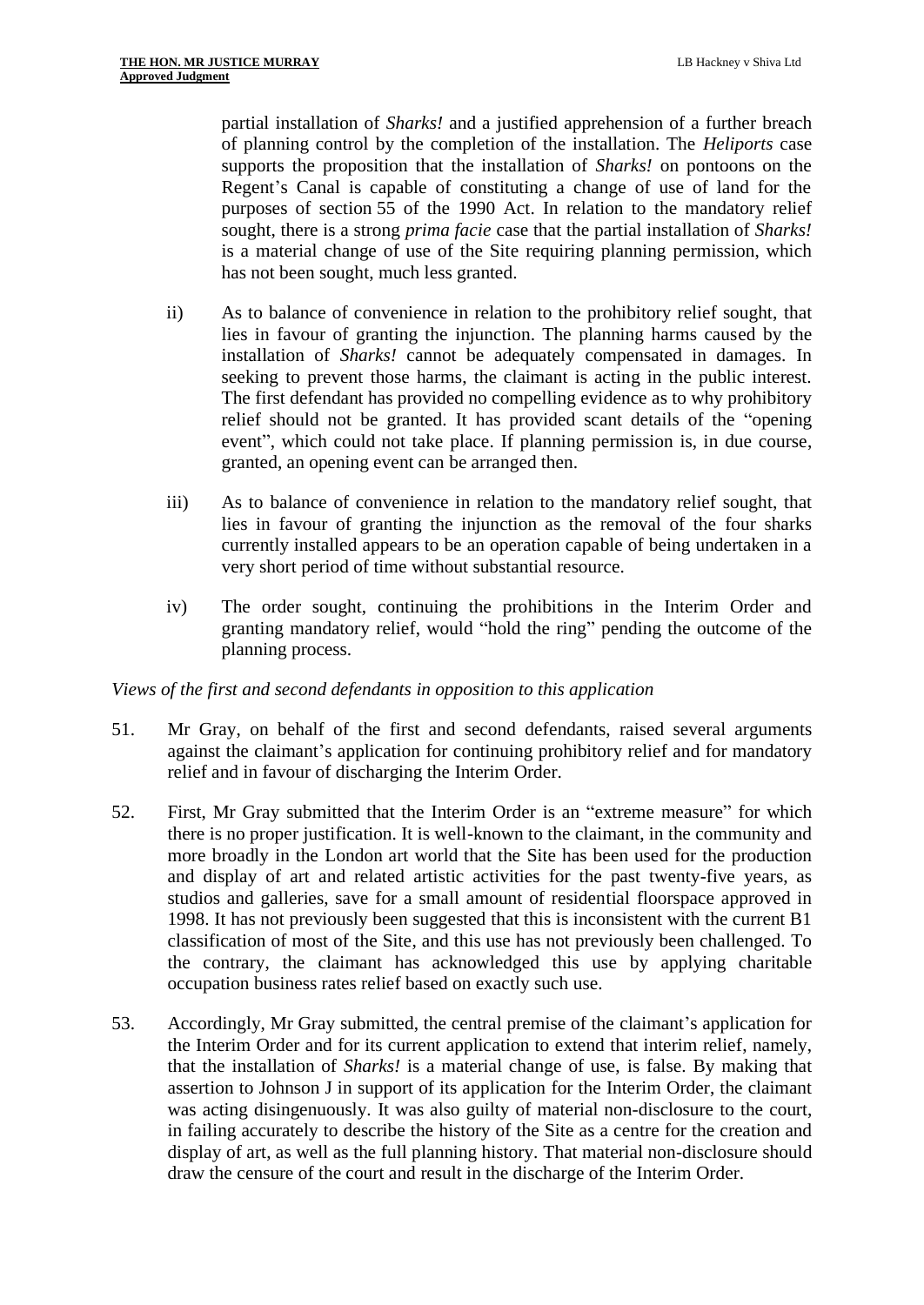- 54. In support of the foregoing point regarding material non-disclosure, Mr Gray noted that the 2019 Enforcement Notice makes no allegation of "material change of use", as it would have done if the claimant believed that such a breach of planning control could be made out in the course of an ordinary planning appeal process in relation to the rooftop structures that were the subject of the 2019 Enforcement Notice.
- 55. Mr Gray asserted that the claimant has been aware of the plan to install *Sharks!* since at least March of this year. If it had any concerns about the planning impact of the installation, the claimant has had plenty of opportunity to raise these with the first defendant. There is no justification for having waited until the eve of the installation and opening event of *Sharks!* to take the draconian step of obtaining a without notice injunction, which has already imposed a significant financial loss on the first and second defendants.
- 56. Mr Gray submitted that the terms of the Interim Order are confused and inconsistent because of the false premises upon which those terms are founded. Consequently, the unintelligibility, ambiguity and/or oppressiveness of the terms of the Interim Order provides another basis on which the Interim Order should be discharged. Paragraph 1(a) prohibits the use of the Site for the display of art installations "or similar installations", yet that is what has occurred at the Site for the past twenty-five years. Paragraph 1(b) prohibits the placing or installing of "any pontoons" in the area of the Regent's Canal immediately in front of Columbia and Brunswick wharves, yet there are currently pontoons there in relation to which it has never previously been suggested that their presence is unlawful. Paragraph 1(c) prohibits the carrying out of "any works" on the Site "including but not limited to development to the rooftops of buildings on the Land marked blue on the plan attached to this Order". Quite apart from there being no land marked blue on the plan attached to the Interim Order, the reference to "any works" is far too broad. It would appear, for example, to prevent the first defendant from repairing the roof.
- 57. Mr Gray submitted that, to obtain the Interim Order, the claimant relied on a false and defamatory newspaper article in *The Guardian* that misquoted and misrepresented Mr Gray, without having made any attempt to verify the accuracy of the article. The court should give no credence to this sensationalised newspaper report and should discharge the Interim Order, which was obtained on a materially false basis.
- 58. Mr Gray submitted that the claimant has asked the court to pre-judge in its favour the issue of whether the installation of *Sharks!* would constitute a material change of use and require consent and, on that basis, seek an injunction.
- 59. Mr Gray further submitted that the *Heliports* case does not support the proposition that the positioning of the sharks on pontoons on the canal *would* constitute a material change of use, but merely that it *might*. In any event, the *Heliports* case can be distinguished. The environmental impact of five life-sized model sharks floating on small pontoons in a sheltered location on the Regent's Canal cannot be sensibly compared with a floating heliport on the tidal section of the Thames in central London.
- <span id="page-13-0"></span>60. According to Mr Gray, the following three propositions would have to be true in order for the claimant to be justified in obtaining an injunction to restrain the installation of *Sharks!*, namely, that: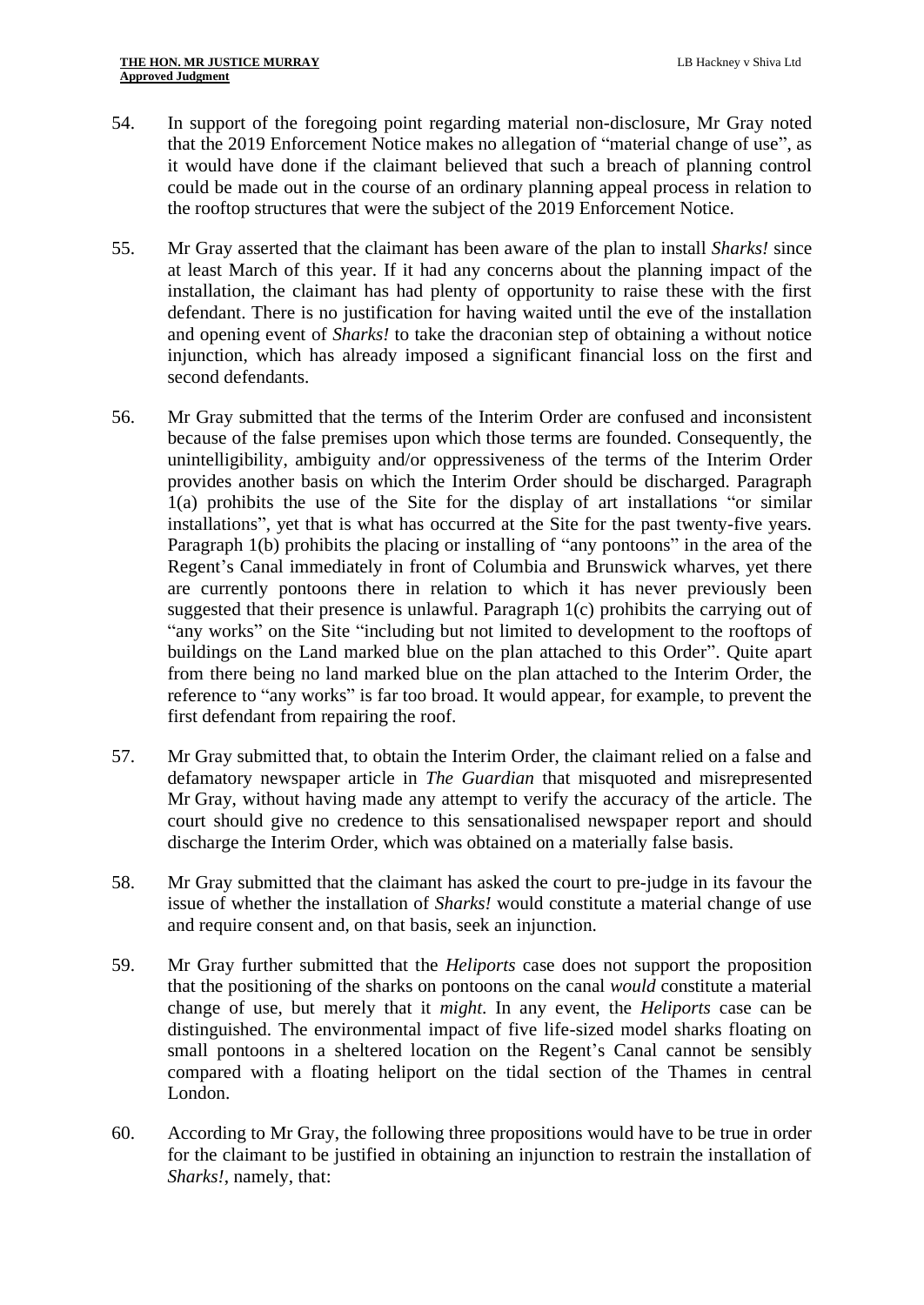- i) planning consent is required for the installation;
- ii) such consent is not inherent in any of the first defendant's and/or second defendant's multiple existing consents and licences; and
- iii) if any additional consent is required, the claimant would have valid grounds for refusing that consent.
- 61. Mr Gray submitted that, the foregoing three propositions not being self-evident, if the claimant chooses to pursue them, they fall to be resolved in the ordinary planning process, including by issue of an Enforcement Notice if the claimant sees fit to do so.
- 62. Turning, therefore, to the *American Cyanamid* principles, Mr Gray made the following submissions:
	- i) In relation to question of whether there is a serious issue to be tried, given the authorised planning use of land at the Site for the erection of art installations, which has occurred at the Site for at least 20 years with the claimant's full knowledge, the case is unarguable. There is no serious issue to be tried. In relation to the installation of the model sharks on pontoons in the Regent's Canal, the case is scarcely arguable and, in any event, so weak that the court should hesitate to grant an injunction where there are well-established procedures, short of injunctive relief, available to the claimant to exercise its planning enforcement powers.
	- ii) In relation to the balance of convenience, in support of its argument that the installation of *Sharks!* will cause damage or harm to the public interest, the claimant has taken an "elephant gun approach" to specifying the harm, without putting forward any genuine or serious examples of such harm. Even Mr O'Connor in his witness statement dated 27 August 2020 has characterised the "potential" harms as subject to a "level of uncertainty". Dealing with each in turn:
		- a) Obstruction of canal navigation. It is clear from the video exhibit, accessible via a link in the exhibit to Mr Gray's witness statement (which I viewed during the course of the hearing), that there is no risk to navigation from the *Sharks!* installation given that the part of the Regent's Canal where the sharks are located is approximately three times the width of the adjacent Haggerston and Queen's Bridges. The Canal & River Trust, having been sent photographs of the sharks in the water, has not raised an objection to the installation, but instead has indicated that "we want to work with you".
		- b) Obstruction of the towpath's public thoroughfare and congregation of people. The video exhibit makes it clear that pedestrians and cyclists are not obstructed by the crowds that gather to watch the weekly dance performances on pontoons at the site by a newly formed dancing company, Distdancing, formed mostly of dancers from the Royal Ballet who cannot perform indoors due to the current Covid-19 social distancing requirements. Far more people attend these than would ever congregate on the canal-side to view the *Sharks!* installation. In any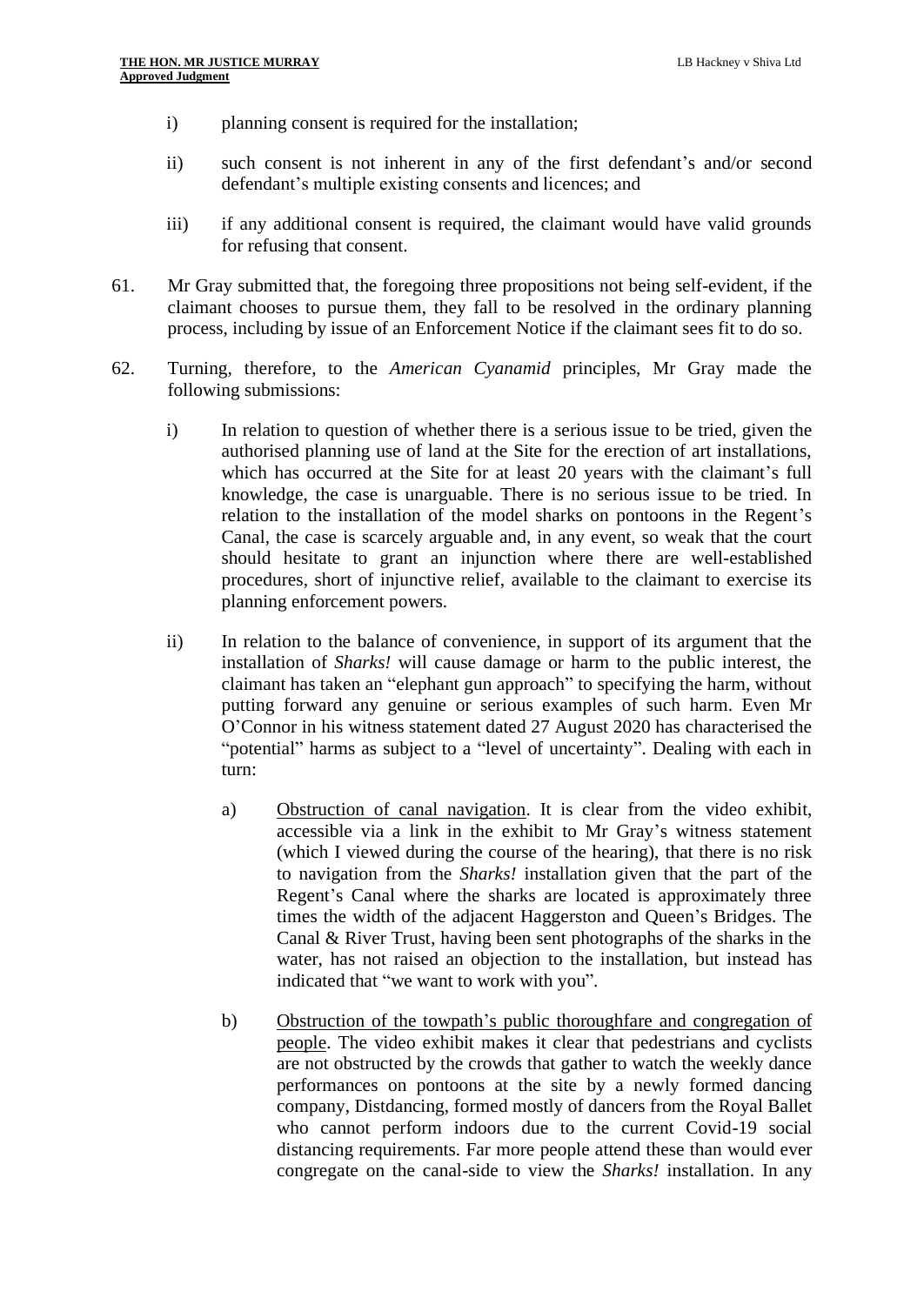event, the causing of congestion is not a valid ground of refusal of planning consent.

- c) Attracting public attention and noise nuisance. Harm from noise nuisance is purely speculative, as the fourth defendant has not yet settled on content, volume or frequency for any soundtrack for the sharks. Should a problem arise, it can be dealt with by well-established means of controlling noise nuisance. Any genuine concern regarding this aspect could have been raised directly with the first and second defendants.
- d) Adverse impact on grade II listed Haggerston Bridge and on conservation area, "incongruity" and public benefits. It is a matter for the planning inspector appointed to hear the appeal against the 2019 Enforcement Notice to make the decisive judgment on the adverse impact on its setting, including Haggerston Bridge and the adjacent conservation area, of any allegedly incongruous structures on the Site, which he or she will have to do by reference to the surroundings and the premises themselves. The immediately neighbouring Bridge Academy is "a stark example of incongruity by design writ large", and Columbia and Brunswick Wharves are themselves an undeniable hotch-potch of different styles of industrial buildings of the twentieth century. The Regent's Canal Conservation Area should never have been extended to cover these buildings of no arguable conservation value, that extension having occurred in 2007 without notice to the first defendant. Meanwhile, the outstanding listed Haggerston Baths, immediately outside the conservation area, is owned by the claimant and is derelict. "Incongruity" or "disharmony" with its surroundings is a matter of judgment for the planning inspector, as shown by the example of the Headington Shark (see [\[15\]](#page-3-0) above). That judgment will need to weigh in the balance the public benefits arising from the cultural activities of Antepavilion at the Site.
- iii) The instances of "potential harm" relied on by the claimant are contrived and disingenuous. The real motivation of the claimant is simply its demand for control for the sake of control itself. (See [\[90\]](#page-20-0) below.)
- iv) As to the potential damage or loss to the defendants, in particular, the first and second defendants, if the existing injunction is maintained and/or extended, the claimant is wrong to say that the Interim Order has caused no loss to the defendants and that, if maintained, it will continue to cause no loss. The second defendant has invested at least £25,000 in the 2020 Antepavilion commission for construction costs and prize money combined, along with at least £10,000 of support and organisational costs that will have to be written off if the installation cannot proceed as planned in the summer season in accordance with the objectives of the second defendant, as a charity, and its obligations to the winner of the 2020 competition. Apart from these monetary losses, there are intangible losses that cannot be compensated in damages: (a) to the winner of the competition whose winning entry will never be fully realised during the current summer season; and (b) to the reputation and future of the competition, which may not be able to continue for a fifth year, even if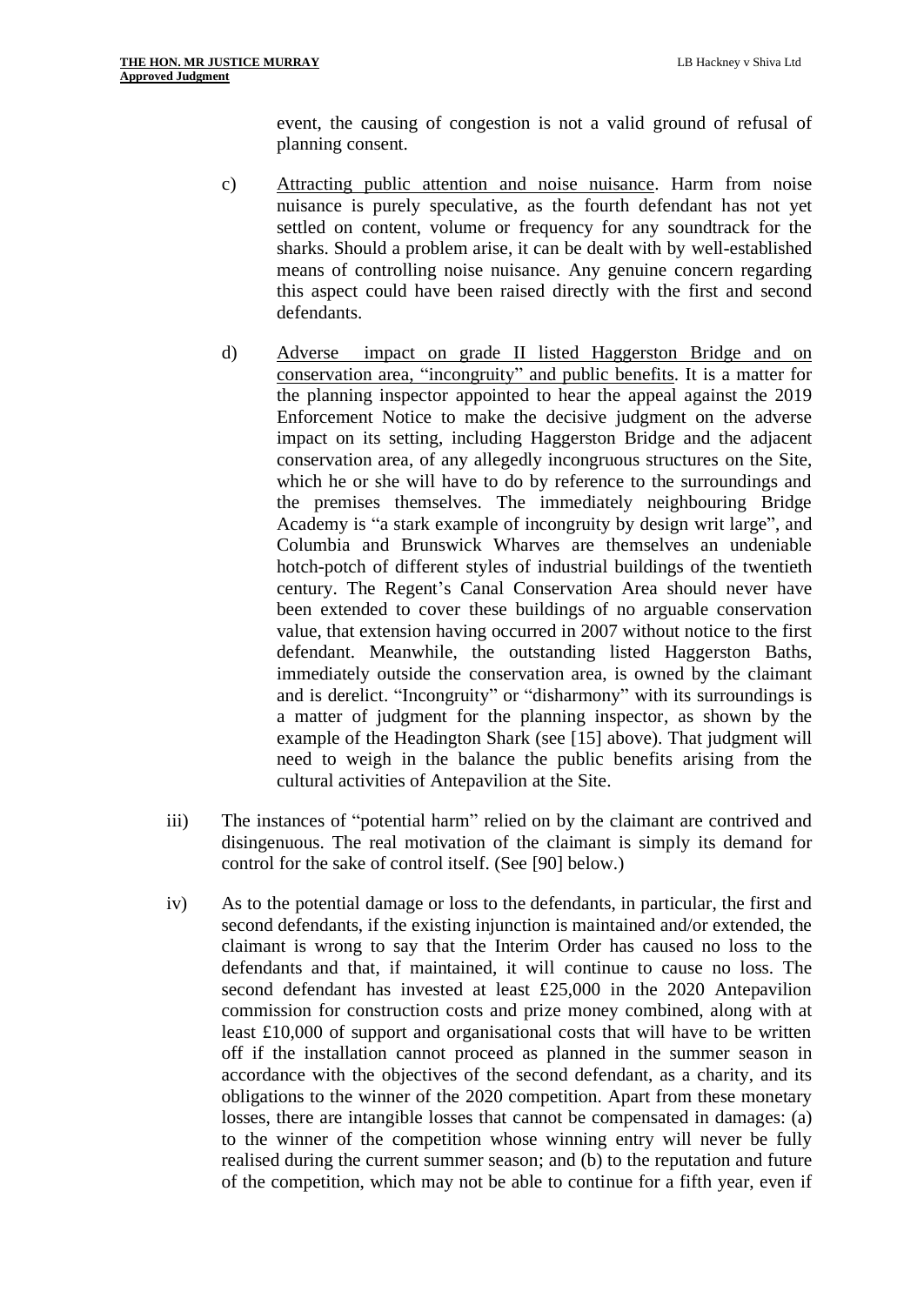the defendant succeeds ultimately in lifting the injunction. By contrast, there is no credible evidence that the claimant will suffer any harm or loss if the Interim Order is not maintained.

- v) The balance of convenience therefore lies in favour of refusing the application for mandatory relief, discharging the Interim Order, leaving the claimant to prove its case through the ordinary planning process.
- 63. Mr Gray submitted that the planning and enforcement history at the Site over 20 years shows the amount of time and effort that the first defendant has expended in attempting to meet the demands of the claimant. There has only been one appeal determined against the first and second defendants, and there has been one determined in its favour. Apart from that one unsuccessful appeal, there has only been one single trivial noise notice in relation to the premises, which was quickly unwound. The first defendant's appeal against the 2019 Enforcement Notice, which deals with the two rooftop structures arising out of prior Antepavilion competitions, remains outstanding. It is therefore wrong and deliberately misleading for the claimant to submit that traditional means of planning enforcement have been unsuccessful in dealing with development issues at the Site.
- 64. As far as the first defendant's appeal against the 2019 Enforcement Notice is concerned, Mr Gray submitted that there was a strong case on appeal, namely, that the uninhabitable temporary rooftop structures that are the subject of the 2019 Enforcement Notice do not require planning consent any more than sculptures in a sculpture park do.
- 65. Mr Gray noted that the claimant relies on alleged harm to the visual amenity of the Regent's Canal Conservation Area that would be caused by the *Sharks!* installation, but no objection has been made to Air-Draft, which is a large temporary structure on the historic 1934 motorised barge "Ouse", for which the first and second defendants hold licences from the Canal & River Trust and mooring rights alongside the premises. Air-Draft was the winning entry from the 2018 Antepavilion competition. There are also a number of existing pontoons for which the first and second defendants have consents and licences, three "swimming pontoons" that have been in place dockside since July 2018 and a further four "non-swimming" rectangular pontoons that have been in place dockside since December 2019. Although these placements are highly visible, no objection has been made to any of these in relation to the visual amenity of the conservation area. Mr Gray also made a number of criticisms of the decision to extend the Regent's Canal Conservation Area in 2007 to cover the area on which the claimant now relies.
- 66. Finally, Mr Gray submitted that this whole costly exercise could have been avoided had the claimant taken up his repeated offers to engage with the claimant at a senior level (above the level of Mr O'Connor) to discuss the artistic activities at the Site, the Antepavilion competition and how these sit with the claimant's planning enforcement activities in respect of the Site, given claimant's boasted support for arts, culture and the creative industries. To that end, Mr Gray appended correspondence with the claimant during 2019 and 2020 in which he attempted to get Councillor Guy Nicholson, who is the Hackney Cabinet Member for Planning, Culture and Inclusive Economy to meet with or telephone him. Mr Nicholson did respond to Mr Gray by email on 14 November and 18 December 2019 and 19 February and 27 March 2020,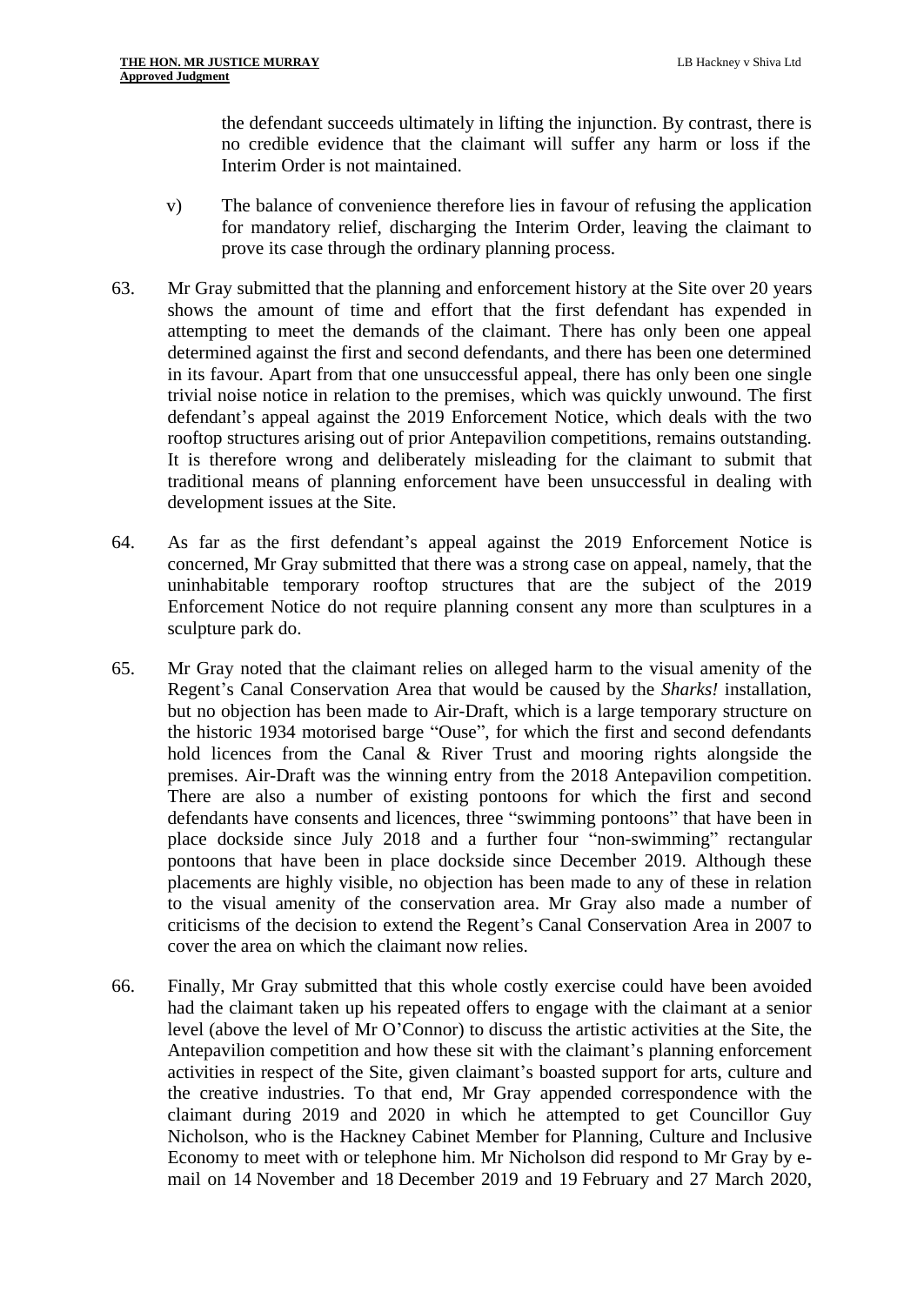addressing comments raised by Mr Gray by e-mail, but Mr Nicholson declined Mr Gray's repeated invitations to meet or to speak by telephone.

### *The position of the fourth defendant*

- 67. On 26 August 2020 Mr Shorten wrote to the court asking that his firm, the fourth defendant, be discharged as a respondent to the Interim Order. His principal arguments were that he had complied with the Interim Order as soon as he was aware of it, he had no interest or control over the Site, and he did not own the model sharks or the pontoons on which they rest. He also noted that his only relationship with the 2020 Antepavilion competition was that he was the winner, having provided design and construction ideas. He had no involvement in planning matters, and there was no written contract between the competition organisers and him. He was not required to do more as a result of winning the competition, and he could not procure that anyone else complied with the injunction. He therefore considered that it would be disproportionate and ineffective for his firm to remain a party, and it was unfair that the fourth defendant should be at risk of costs being imposed in relation to someone else's breach.
- 68. Mr Shorten repeated some of those submissions at the hearing but provided no evidence in support of them in the form of a witness statement containing a statement of truth. Mr Shorten also emphasised that he won the competition as an individual and that his partner, and the partnership, namely, the fourth defendant, had no involvement, so it was not fair that the injunction should apply in relation to the partnership.

#### *Is there a serious issue to be tried?*

- 69. Regarding whether there is a serious issue to be tried that the installation of *Sharks!* is a material change of use of the land at the Site and therefore a "development" for purposes of section 55 of the 1990 Act, the claimant's position is that, to the extent that art installations have been permitted at the Site over the past 20 years, it has been as an ancillary use to the principal B1 use of the Site. The installation of *Sharks!*, however, goes beyond ancillary use. I agree that there is a serious issue to be tried in this respect. Given the size, scope and location on the canal of the installation, there is a *prima facie* case that it goes beyond use that ancillary to permitted B1 use at the Site.
- 70. I also agree with the claimant that the *Heliports* case, albeit concerned with quite different facts, supports the claimant's proposition that the installation of *Sharks!* on pontoons in the Regent's Canal is *capable* of constituting a change of use of land for the purposes of section 55 of the 1990 Act. It is not for this court to determine whether it *would* constitute a change of use for that purpose.
- 71. My conclusion that there is a serious issue to be tried is not affected by Mr Gray's submission that the 2019 Enforcement Notice does not, on its face, allege a material change of use by the erection of the rooftop structures that are the subject of the 2019 Enforcement Notice nor his submission that no planning enforcement action has apparently been taken in relation to Air-Draft, the winning entry of the 2018 Antepavilion Competition. Those are interesting points and may suggest some inconsistency in the claimant's approach to planning enforcement at the site, but those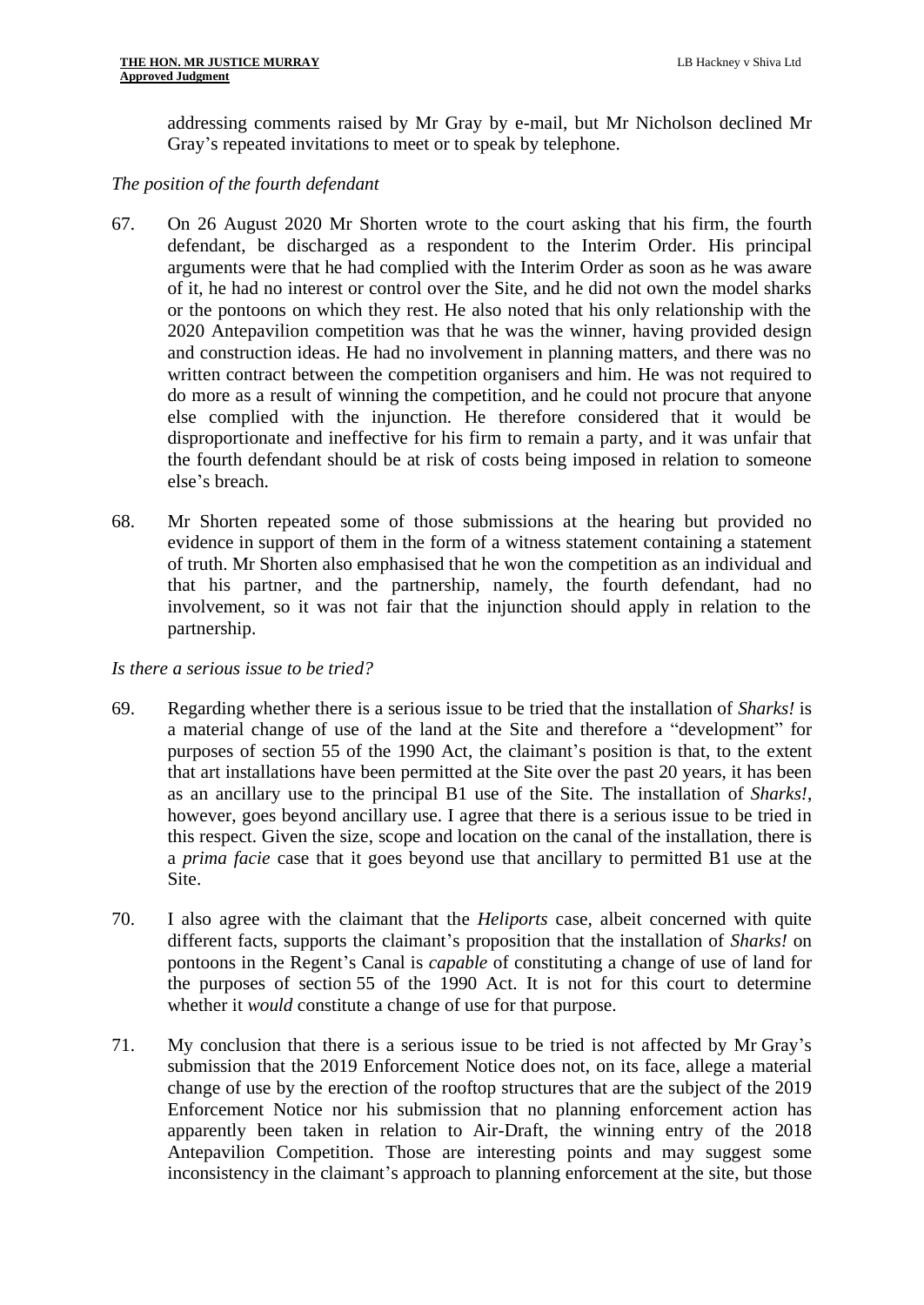points do not forestall the claimant from relying on the argument that the installation of *Sharks!* involves a material change of use.

- 72. The claimant has given its view as to why the planning history of the site does not establish that the display of art installations, other than incidental to the lawful B1 use of the building as artists' workshops and studios, is a lawful use. The claimant has done enough, therefore, to establish that there is a serious issue to be tried.
- 73. It is not for me to resolve that issue on this occasion. Accordingly, I reject Mr Gray's submission that the claimant is asking the court to pre-judge in its favour the question of whether the installation of *Sharks!* would constitute a material change of use and therefore require planning consent.

#### *Where does the balance of convenience lie?*

- 74. As to the balance of convenience, I turn to consider (i) whether the claimant acted expeditiously and justifiably in seeking and obtaining the Interim Order on an urgent without notice basis, (ii) whether damages would be an adequate remedy for either party, (iii) whether the continuation of the prohibitory relief granted by the Interim Order and the giving of the mandatory relief sought by the claimant would be just and proportionate measures in the circumstances of this case and (iv) other factors relevant to the balance of convenience. I also briefly consider Mr Gray's submission that the rights of the defendants under Article 10 of the ECHR are adversely affected by the Interim Order and the proposed injunctive relief.
- 75. As to whether the claimant acted with appropriate expedition in seeking the Interim Order and was justified in doing so on an urgent without notice basis, the claimant explained that although it was aware of the outcome of the 2020 Antepavilion Competition in late March 2020, it did not consider that action was necessary until an apprehended breach of planning control was likely to occur. That point was reached in late July, when the claimant's planning enforcement team learned that the 2020 competition winning entry was likely to be installed. The competition sponsors had brought the matter to the claimant's attention by inviting the claimant to comment on the merit of the overall Antepavilion competition as well as the *Sharks!* proposal.
- 76. According to Mr O'Connor's evidence, work commenced on preparing a case, but was significantly delayed between 30 July and 10 August by "catastrophic ICT failures disabling all IT applications at the Council". The claimant then became aware of the article in *The Guardian* of 18 August 2020, to which I have already referred, which confirmed that installation of *Sharks!* was imminent, but without specifying a definitive date for its likely occurrence. The claimant made its without notice application to Johnson J on 20 August 2020. The claimant said that it was necessary to make the application without notice, because it was likely that if notice were given, the defendants would accelerate installation of *Sharks!* so that the claimant would be presented with a *fait accompli*.
- 77. In the event, as we have seen, *Sharks!* was partially installed by the time the Interim Order was made and initially served unsealed. The *status quo* for present purposes is that there is a partial installation of four of the five contemplated model sharks, without the contemplated lighting and auditory effects.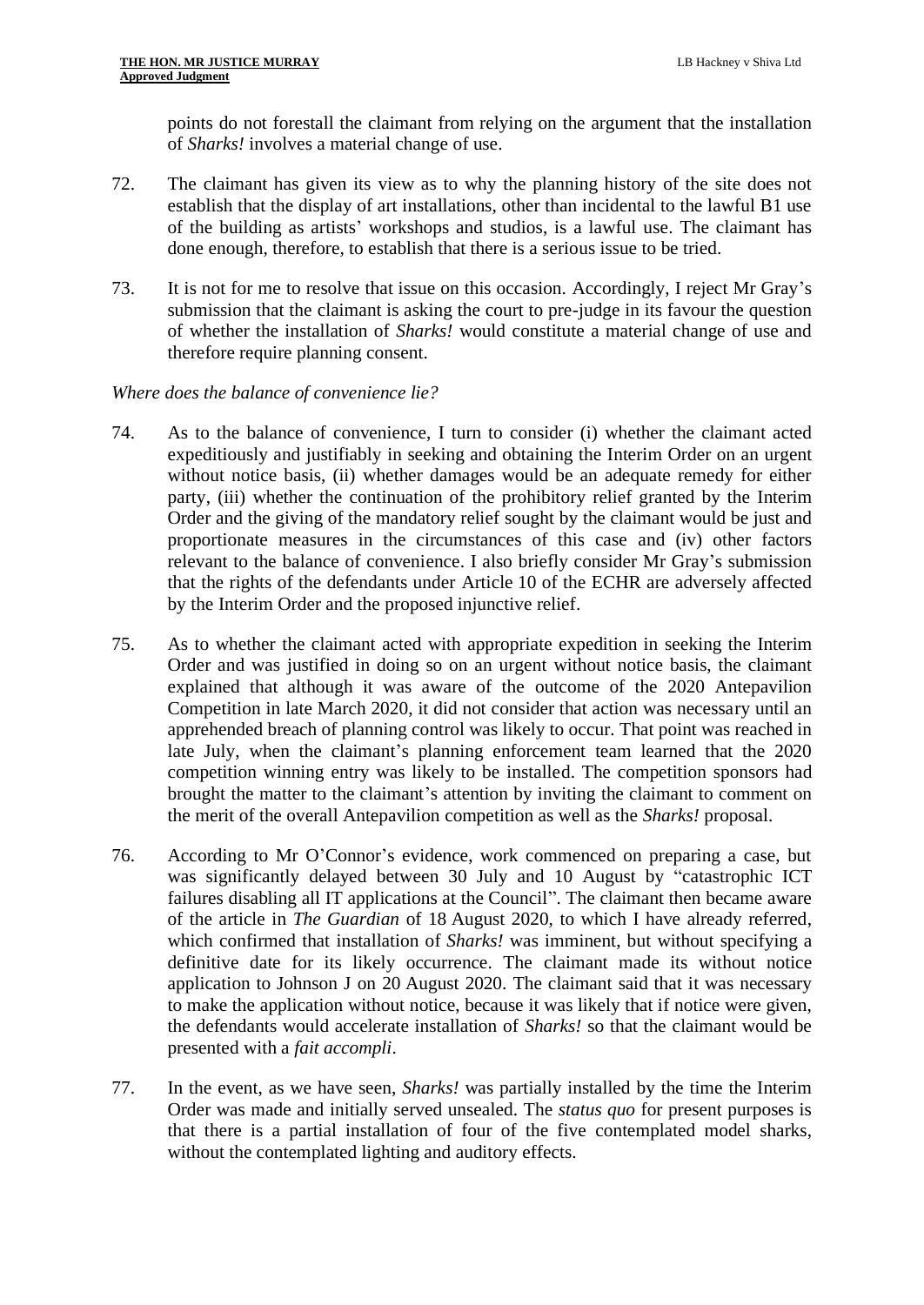- 78. Johnson J clearly accepted that it was appropriate to make the Interim Order on an urgent without notice basis, and nothing that emerged during the hearing before me has caused me to take a different view.
- 79. As to the adequacy of damages, the claimant is seeking to protect the public interest in the effective enforcement of the planning laws. It is clear that damages are not an adequate remedy for the claimant.
- 80. As to whether damages would adequately protect the interests of the defendants should it ultimately prove to be the case that injunctive relief should not have been granted to the claimant, it appears that damages could adequately compensate the first and second defendants for the costs associated with the partial installation of *Sharks!*, but would be inadequate to address the intangible aspects of the delay to the installation and damage to the reputation and sustainability of the Antepavilion competition highlighted by Mr Gray.
- 81. While I agree with the claimant that the removal of the four model sharks currently installed in the Regent's Canal is not likely to be a difficult or costly exercise, I am satisfied on Mr Gray's evidence that significant costs have been incurred by the first and second defendants in relation to the partial installation of *Sharks!* Those costs must be weighed in the balance; however, I note that, in any event, they have already been incurred. There is no evidence that extending the prohibitory relief would entail significant additional cost for any defendant.
- 82. The first and second defendants have not acted secretively in relation to the 2020 Antepavilion competition, although they did not inform the claimant of the precise timing of the installation of the 2020 winning entry. On the claimant's own evidence, the claimant has been aware of the nature of the 2020 winning entry since late March, because it was drawn to the claimant's attention by the first and second defendants.
- 83. Mr Gray heavily criticised Mr O'Connor's evidence as to the planning harms that would potentially be caused by the installation of *Sharks!* Mr O'Connor's assessment in relation to possible obstruction of navigation on the relevant stretch of the Regent's Canal and possible obstruction of the towpath do not appear to be particularly strong points. Mr O'Connor's assessments in relation to (i) the potential adverse impact on residential amenity of nearby occupiers, (ii) the impact on the character and appearance of the Regent's Canal Conservation Area and (iii) the conflicts between the installation and the aims and objectives of specific policies of the Hackney Local Plan 2020 lie clearly within the exclusive purview of the claimant as the local planning authority.
- 84. In relation to the proportionality of the injunctive relief sought, as I have already summarised, the claimant relies on the recent planning history of the Site to argue that traditional means of enforcement have not been effective, whereas Mr Gray says that the claimant presented a partial and misleading summary of the planning history to Johnson J and is guilty of material non-disclosure, on which basis the Interim Order should be discharged and any further relief refused.
- 85. In support of these points, Mr Gray asserted that the evidence in Mr O'Connor's witness statement of 28 August 2020 (apparently originally dated 25 August 2020, according to paragraph 11 of the claimant's skeleton argument for this hearing,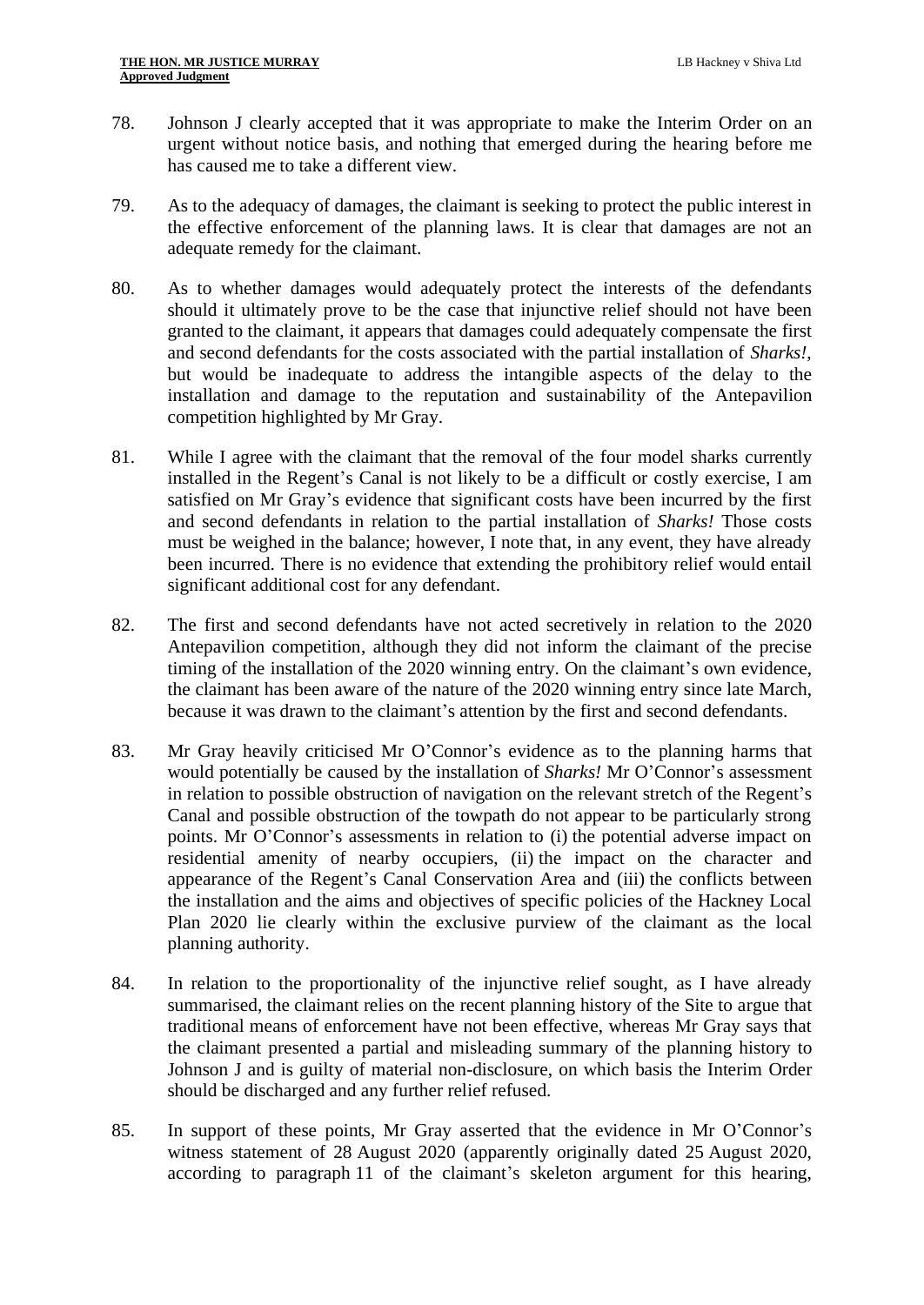supplied by way of reply on matters of planning history) had been deliberately and wrongly withheld from Johnson J.

- 86. In reply to that allegation, Mr Beglan said that the witness statement had been prepared in anticipation of a possible argument by Mr Gray based on the longer planning history, which the claimant considered of little merit. When that argument was, indeed, made in Mr Gray's witness statement/skeleton argument delivered late on the evening before the hearing, the claimant considered that Mr O'Connor's additional witness statement on the planning history should be submitted by way of reply. There was no material non-disclosure.
- 87. In my view, if Johnson J had had the detailed planning history that was available to me for this hearing, it is unlikely that he would, on that basis, have refused to make the Interim Order. In my view there was no material non-disclosure. The fact that the 2016 Enforcement Notice has still not been complied with, despite the appeal having been lost by the first defendant, together with the issuance of the 2019 Enforcement Notice (notwithstanding that it remains subject to appeal), is sufficient, in my view, to justify the claimant's submission that traditional planning enforcement measures have been ineffective in relation to breaches of planning control arising out of recent Antepavilion competitions.
- 88. As for the article in *The Guardian*, Mr Gray says that it is defamatory. It is not for me, of course, to say whether it is or not, but I note that Mr Gray denies that he was accurately quoted. He criticised the claimant for failing to make any attempt to verify the accuracy of the article, but, as submitted by Mr Beglan, the article was, in the claimant's view, consistent with the recent planning history of the Site and purported to contain direct quotations from Mr Gray.
- 89. There was nothing improper in the claimant's presenting *The Guardian* article to Johnson J as part of its case for injunctive relief. It is not clear how the claimant could have verified the accuracy of the article or that it was subject to a duty to do so. Johnson J would have been capable of assessing the weight of that evidence, taking judicial notice of the fact that newspaper reports are not always accurate. The article was, in any event, also evidence that installation of *Sharks!* was imminent, justifying, on the claimant's case, the urgency of the claimant's application. As it happens, *Sharks!* was in the course of being installed at that time, so the article was accurate to that extent.
- <span id="page-20-0"></span>90. The article in *The Guardian* was also accurate in referring to the Antepavilion competition's brief to entrants to "respond to the tension between authoritarian governance of the built environment and aesthetic libertarianism". At para 57 of his witness statement/skeleton argument, Mr Gray said the following:

"In reality the injunction is an affirmation by the Claimant of its demand for control for the sake of control itself and for the intrinsic satisfaction it brings to those who aspire to exercise it through public office. It is exactly what the brief for the 2020 Antepavilion invited entrants to engage with: the tension between creative free expression and planners exercising their essential powers for the public good – or self-indulgently and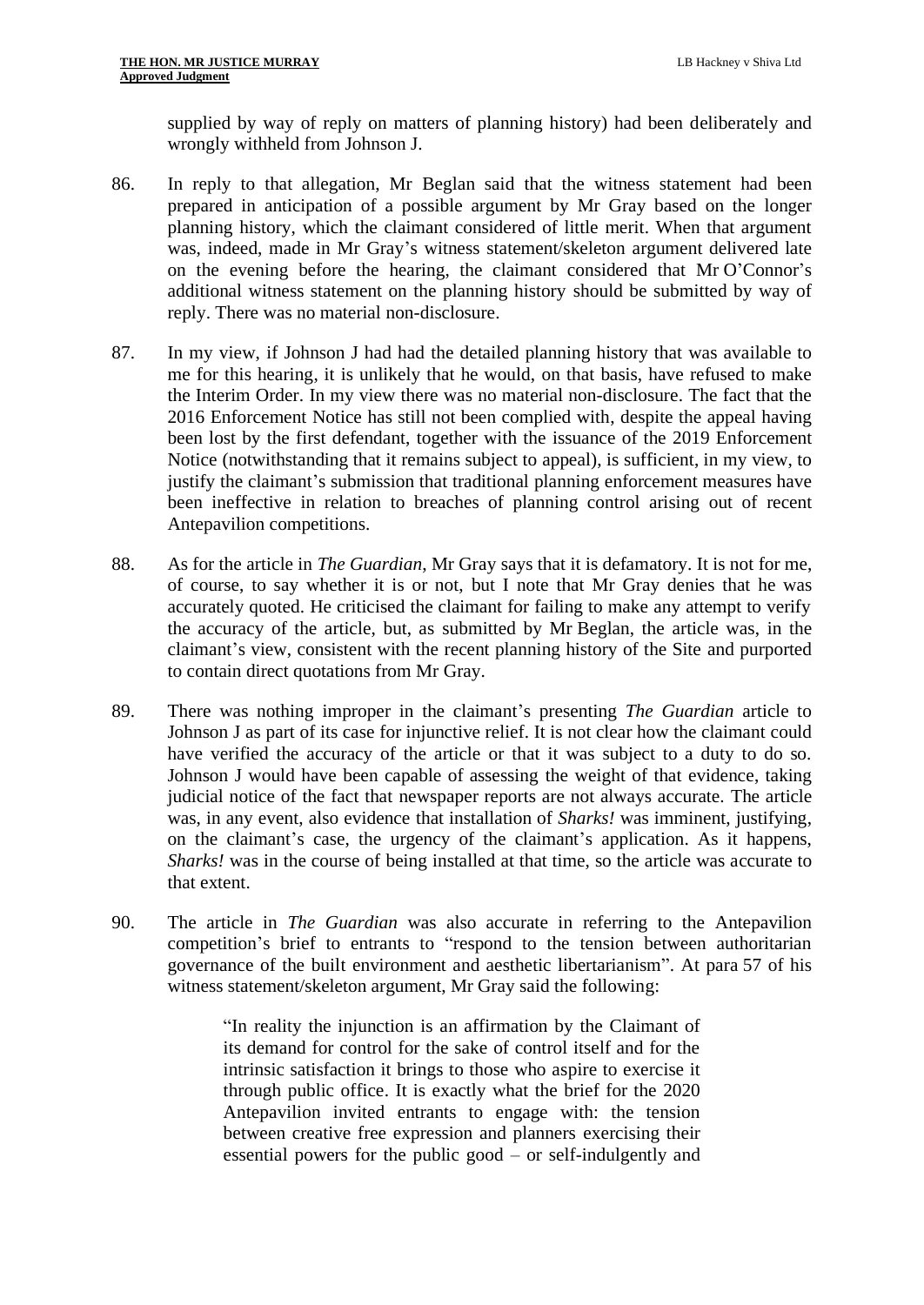oppressively overreaching them. The defendants invoke their Art. 10 rights."

- 91. Mr Gray raises points here that are legitimate matters for public debate, and I intend no criticism of Mr Gray or the Antepavilion competition in highlighting them. They help, in my view, to explain the first defendant's approach to the claimant's application.
- 92. I note that the article in *The Guardian* highlights comments allegedly made by Mr Shorten to the author, which Mr Shorten has not sought to distance himself from (nor, in my view, is there any obvious reason why he should). Mr Shorten acknowledged in the article that *Sharks!* was inspired by the Headington Shark in Oxford, which was a sculpture erected in 1986 of an eight-metre-long shark crashing into the roof of a terraced house and which, after a six-year legal battle, was approved by the planning inspector on the basis that "[i]n this case it is not in dispute that the shark is not in harmony with its surroundings, but then it is not intended to be in harmony with them". The article refers to the outcome of this legal battle as "a symbol to many of the triumph of eccentricity over bureaucracy".
- 93. It is not the court's role in relation to this application to attempt to resolve this tension between the perceived public goods produced by planning law, its implementation and enforcement, on the one hand, and aesthetic freedom and aesthetic diversity, on the other hand. But it is relevant background that the *Sharks!* installation is intended to test and challenge the planning process, responding to the 2020 Antepavilion competition brief.
- 94. The current *status quo* is unsatisfactory for both parties. *Sharks!* is partially installed, failing to realise the full concept, but, according to the claimant, in its current state leading to some, if not all, of the potential planning harms highlighted by Mr O'Connor in his evidence.
- 95. Having regard to all of the foregoing factors and weighing them all carefully in the balance, which I have not found to be an easy exercise, I conclude that the balance of convenience falls on the side of granting the injunctive relief sought, both as to continuation of the prohibitions in the Interim Order (subject to some clarification of the language) and granting the mandatory relief sought by the claimant. I am satisfied that it would be just and proportionate to do so.
- 96. Although Mr Gray referred to Article 10 of the ECHR in paragraph 57 of his witness statement/skeleton argument, which I have quoted above, he did not pursue this point in his further written and oral submissions. The defendants are not prevented from exercising their freedom of expression by the order I am proposing to make but are simply required to comply with the order pending resolution of the planning control issues raised by the *Sharks!* installation.
- 97. In relation to the three point summary of the first defendant's case, which I have set out at [\[60\]](#page-13-0) above, the first two points are addressed by my conclusion that the claimant has established that there is a serious issue to be tried that planning consent is required for the installation of *Sharks!* As to the third proposition, the claimant has given the reasons for its assessment as to potential planning harms, which are not for this court to resolve.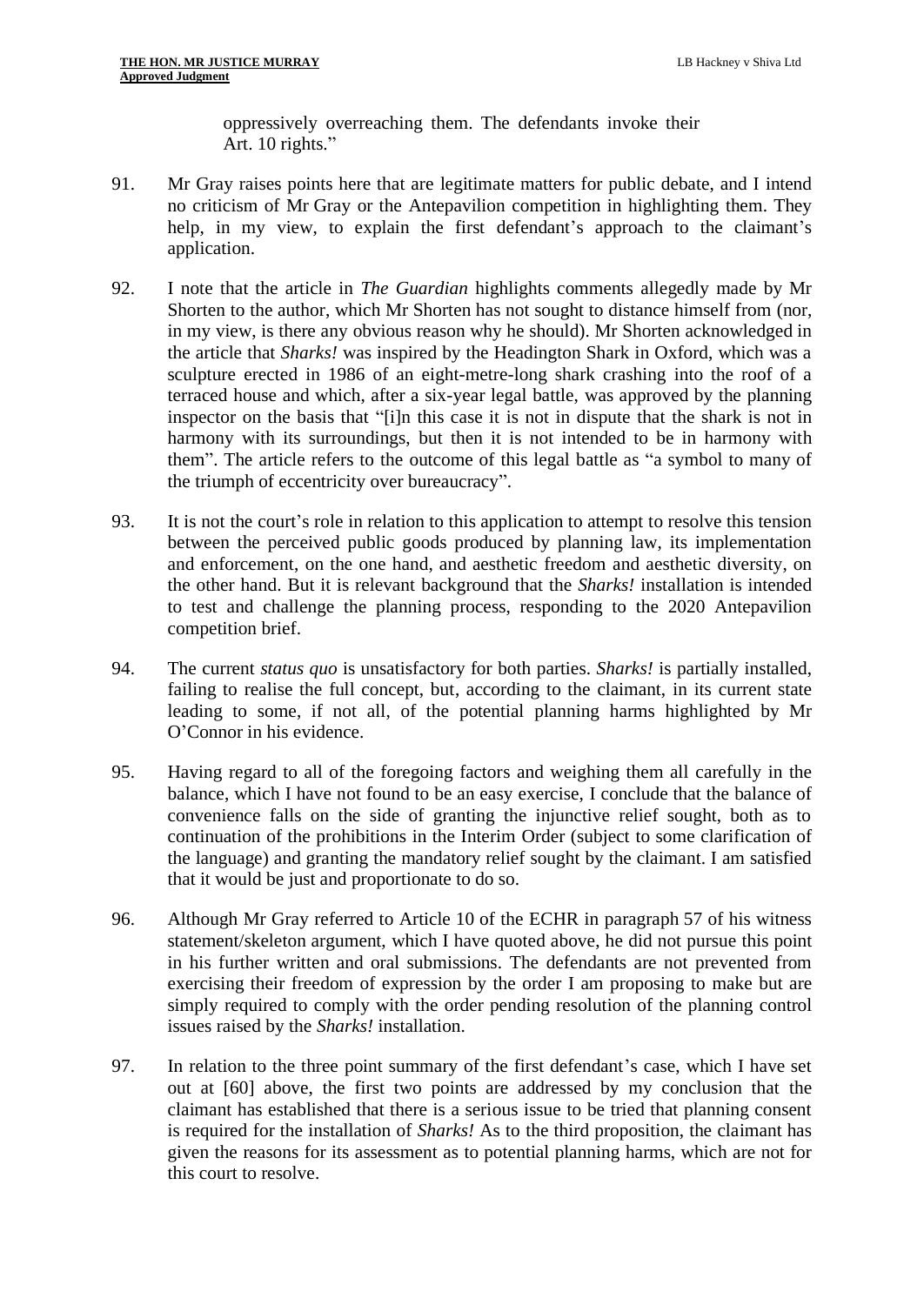#### *Position of the fourth defendant*

- 98. The claimant opposes the fourth defendant's application to be released from the effect of any injunctive relief that might be made in response to its application on the basis that the fourth defendant has not submitted any evidence to support its application to be released, nor is there any evidence about the fourth defendant's continuing ownership of *Sharks!* Mr Beglan submitted that, it appears from the evidence of the first and second defendants that Mr Shorten will retain input in relation to *Sharks!* At present, therefore, he submitted there remains a serious issue to be tried between the claimant and the fourth defendant and the prohibitory relief should therefore be continued as against the fourth defendant.
- 99. Mr Shorten is an architect, practising through his firm, the fourth defendant. His winning entry in the 2020 Antepavilion Competition clearly arises out of and is closely connected to his professional activities as an architect. The claimant also appears to be correct that there is no evidence before the court on which I can safely conclude that there is no serious issue to be tried in relation to the fourth defendant and Mr Shorten as a partner of the fourth defendant, in relation to the ownership and control of *Sharks!* Accordingly, I conclude that it is just and proportionate that the prohibitory injunctive relief sought by the claimant should be continued in relation to the fourth defendant.

#### *The scope of injunctive relief to be given*

- 100. The artistic merits of *Sharks!* are not a matter for this court, nor are the merits of the planning issues raised by the claimant or the merits of the first and second defendants' counter-arguments on the planning issues, the threshold of there being a serious issue to be tried having been crossed.
- 101. It is an important part of the background to the application that artistic and cultural activities have taken place at the Site over the course of more than twenty years, and that this fact is well-known to the claimant. Those activities must, however, be conducted in compliance with applicable law and regulation, including relevant planning law.
- 102. I have concluded, for the reasons given in this judgment, that it is just and proportionate to give some form of injunctive relief to the claimant. However, as we went nearly an hour beyond the originally estimated and allocated time of two hours for the hearing (which, bearing in mind that the court was sitting as the Interim Applications Court, is, in any event, normally the maximum time that can be allotted given the pressure of other work in that court), we did not have time to consider the proper scope of the injunctive relief to be given.
- 103. Accordingly, I propose to set out my current views on that question, having heard the evidence supporting the application, and to invite written submissions from the claimant and from the first, second and fourth defendants. I will then consider whether I can make an order on the basis of those submissions or whether it is necessary to have a further short hearing to deal with this question of scope.
- 104. As to the proper and proportionate scope of the injunctive relief to be given, the only anticipated breach of planning control for which the claimant has provided sufficient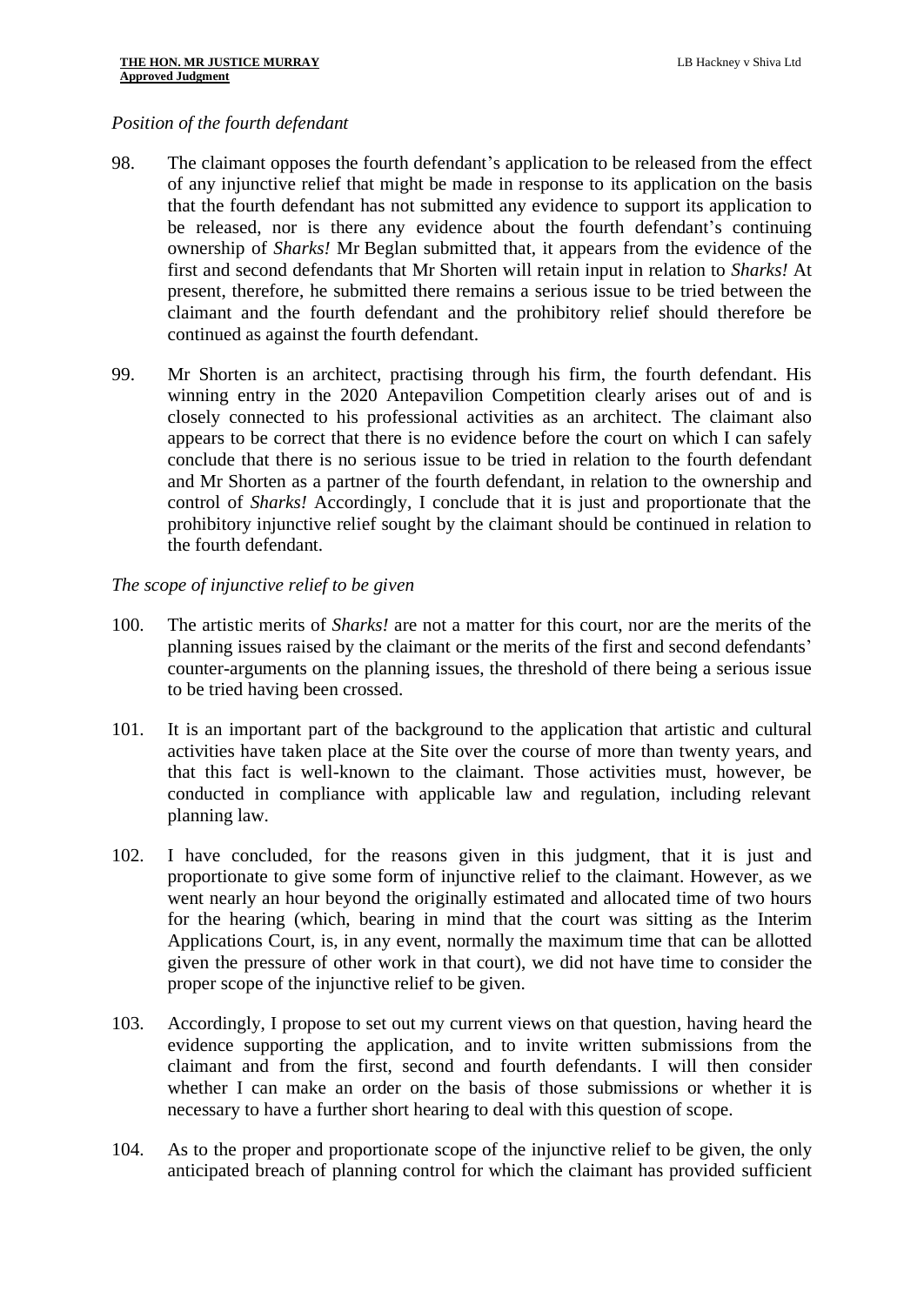evidence is the installation of *Sharks!* Although there have been clear differences of opinion between the claimant and, in particular, the first defendant as to the need for planning consent for specific installations, the 2016 Enforcement Notice, which has not yet been complied with by the first defendant, and the 2019 Enforcement Notice, which remains subject to appeal, deal with the other outstanding planning matters. Furthermore, there is no reason, in my view, to apprehend any other imminent breach of planning control by the first, second and/or fourth defendants on the basis of the evidence presented by the claimant.

- 105. In my view, therefore, there is no proper basis for continuing the wide prohibition in the Interim Order, nor is there a need for the injunctive relief to extend to Unknown Persons.
- 106. Accordingly, I propose to limit the prohibition to the installation of *Sharks!*, with the prohibition to continue until a planning application for the installation of *Sharks!* is made and planning consent is granted or, if refused, an appeal against the refusal is granted in favour of the first and second defendants, or until further order of the court.
- 107. In the meantime, the current position, with *Sharks!* only partially installed and not fully realised is unsatisfactory for all parties. In my view, the balance of convenience lies in favour of granting the limited mandatory relief sought by the claimant against the first defendant, namely, that the four model sharks currently installed on pontoons in the Regent's Canal be removed, pending resolution of the planning position.
- 108. I set out in the Annex to this judgment the principal provisions of the form of order that I propose to make to give effect to this judgment, subject to consideration of any submissions on the question of the scope of the order from the claimant and the first, second and fourth defendants. When I circulated this judgment to the parties in draft in accordance with the normal arrangements under Practice Direction 40E, I suggested that this could be done by written submissions within a relatively short timeframe. The first, second and fourth defendants have requested additional time to prepare their written submissions and for those to be considered at an oral hearing. In view of the fact that they were acting in person, I have agreed to this request.
- 109. This matter has been listed for hearing on 14 October 2020 at 10:30 am with a time estimate of one hour, with written submissions to be provided, if so advised, by each of the claimant and the first, second and fourth defendants by 4:00 pm on 12 October 2020. At the hearing, once the question of the scope of the order has been resolved, I will also consider written and oral submissions from the claimant, first, second and fourth defendants on other consequential issues such as costs and permission to appeal.